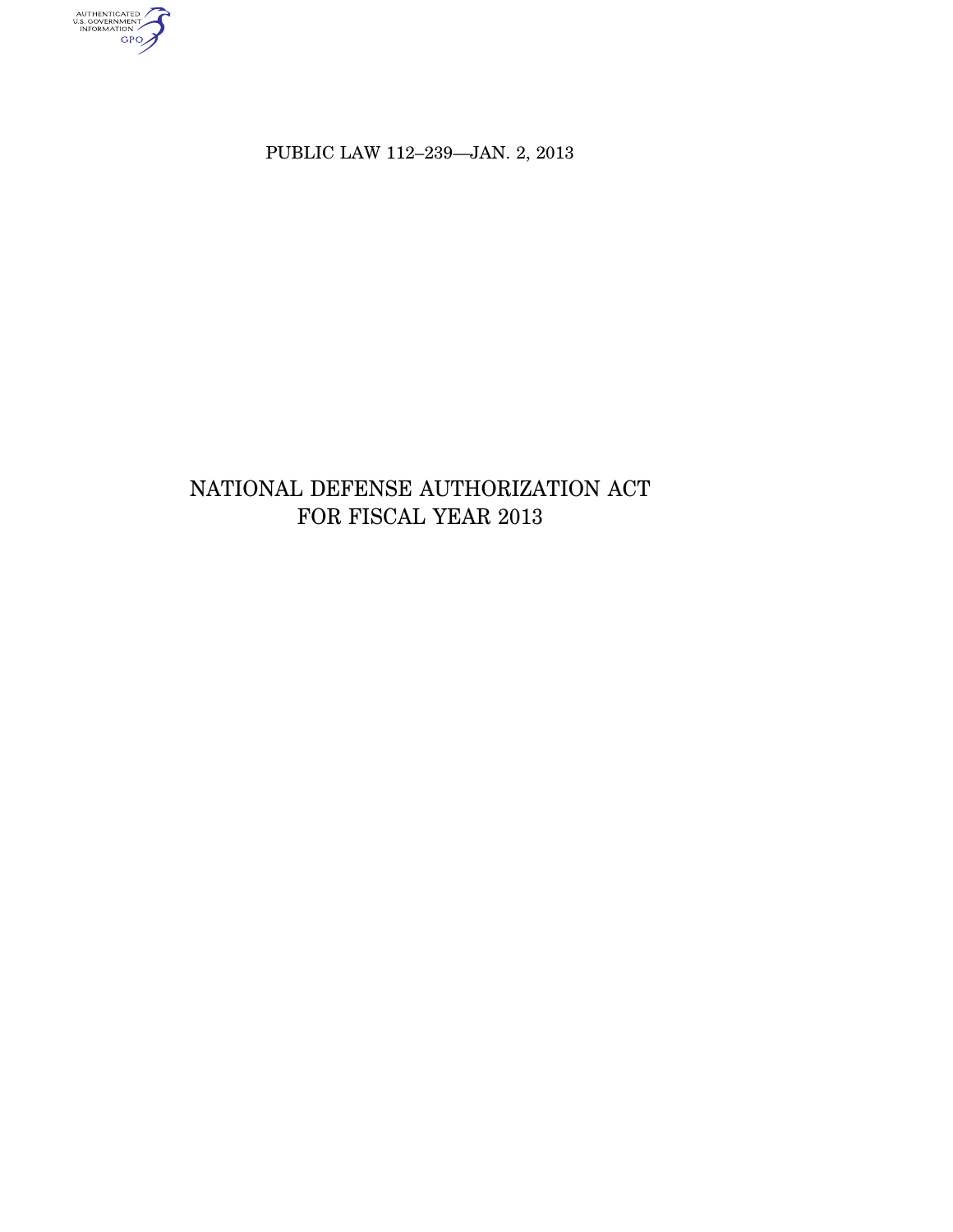# Public Law 112–239 112th Congress

# An Act

Jan. 2, 2013 [H.R. 4310]

To authorize appropriations for fiscal year 2013 for military activities of the Department of Defense, for military construction, and for defense activities of the Department of Energy, to prescribe military personnel strengths for such fiscal year, and for other purposes.

*Be it enacted by the Senate and House of Representatives of the United States of America in Congress assembled,* 

National Defense Authorization Act for Fiscal Year 2013.

### **SECTION 1. SHORT TITLE.**

This Act may be cited as the ''National Defense Authorization Act for Fiscal Year 2013''.

# **SEC. 2. ORGANIZATION OF ACT INTO DIVISIONS; TABLE OF CONTENTS.**

(a) DIVISIONS.—This Act is organized into four divisions as follows:

(1) Division A—Department of Defense Authorizations.

(2) Division B—Military Construction Authorizations.

(3) Division C—Department of Energy National Security Authorizations and Other Authorizations.

(4) Division D—Funding Tables.

(b) TABLE OF CONTENTS.—The table of contents for this Act is as follows:

Sec. 1. Short title. Sec. 2. Organization of Act into divisions; table of contents. Sec. 3. Congressional defense committees.

#### DIVISION A—DEPARTMENT OF DEFENSE AUTHORIZATIONS

#### TITLE I—PROCUREMENT

#### Subtitle A—Authorization of Appropriations

Sec. 101. Authorization of appropriations.

#### Subtitle B—Army Programs

- Sec. 111. Multiyear procurement authority for Army CH–47 helicopters. Sec. 112. Reports on airlift requirements of the Army.
- 

#### Subtitle C—Navy Programs

- Sec. 121. Extension of Ford class aircraft carrier construction authority.
- Sec. 122. Multiyear procurement authority for Virginia class submarine program. Sec. 123. Multiyear procurement authority for Arleigh Burke class destroyers and
- 
- associated systems.
- Sec. 124. Limitation on availability of amounts for second Ford class aircraft carrier.
- Sec. 125. Refueling and complex overhaul of the U.S.S. Abraham Lincoln.
- Sec. 126. Designation of mission modules of the Littoral Combat Ship as a major defense acquisition program. Sec. 127. Report on Littoral Combat Ship designs. Sec. 128. Comptroller General review of Littoral Combat Ship program.
- 
- 
- Sec. 129. Sense of Congress on importance of engineering in early stages of shipbuilding.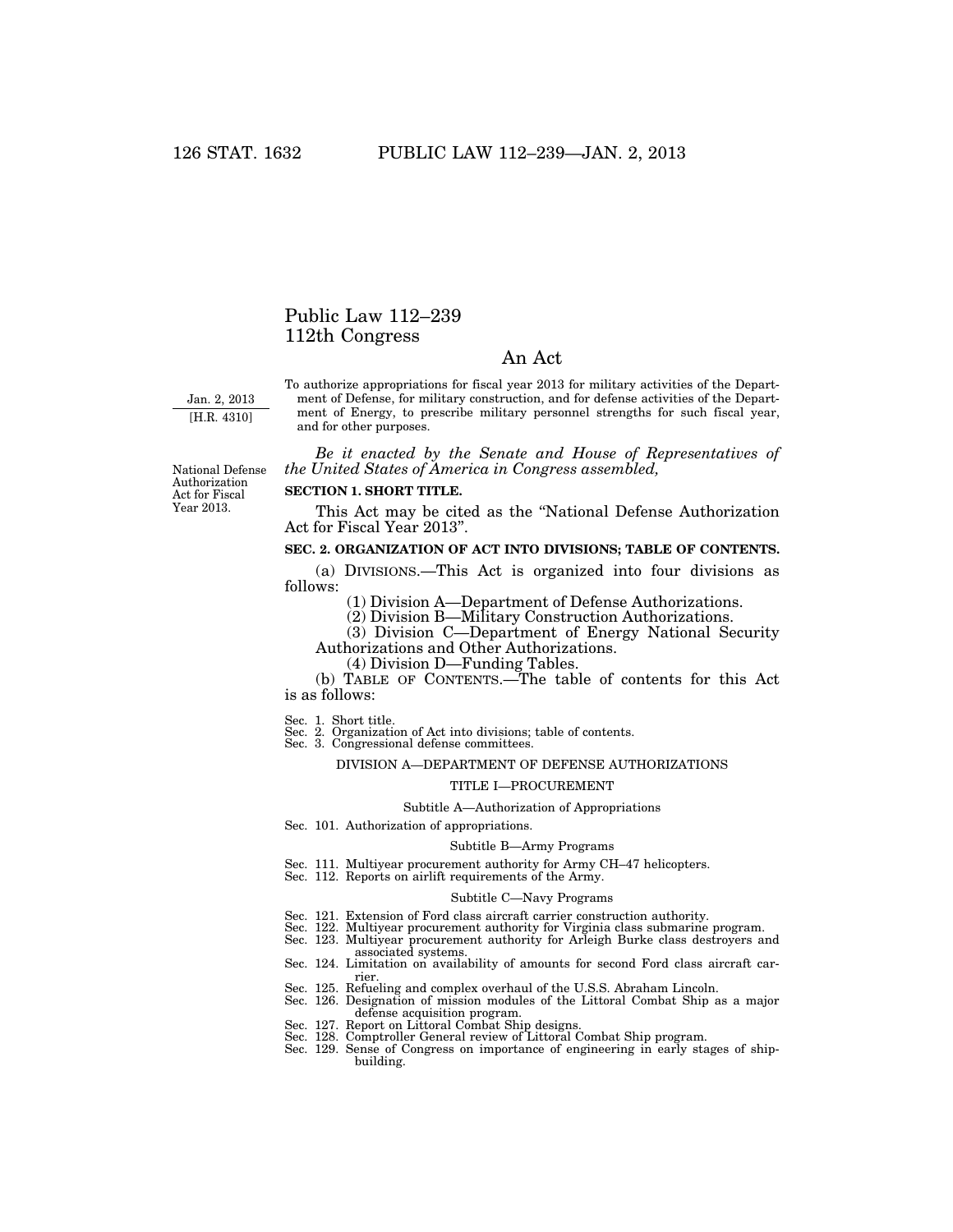- Sec. 1223. Report on efforts to promote the security of Afghan women and girls during the security transition process.<br>Sec. 1224. Sense of Congress commending the Enduring Strategic Partnership
- Agreement between the United States and Afghanistan. Sec. 1225. Consultations with Congress on a bilateral security agreement with Af-
- ghanistan. Sec. 1226. Completion of transition of United States combat and military and secu-
- rity operations to the Government of Afghanistan. Sec. 1227. Extension and modification of authority for reimbursement of certain co-
- alition nations for support provided to United States military operations.
- Sec. 1228. Extension and modification of Pakistan Counterinsurgency Fund.

#### Subtitle C—Matters Relating to Iran

- Sec. 1231. Report on United States capabilities in relation to China, North Korea,
- and Iran. Sec. 1232. Report on military capabilities of Gulf Cooperation Council members.
- Sec. 1233. Sense of Congress with respect to Iran.
- Sec. 1234. Rule of construction.

#### Subtitle D—Iran Sanctions

- Sec. 1241. Short title.
- Sec. 1242. Definitions.<br>Sec. 1243. Sense of Co.
- Sense of Congress relating to violations of human rights by Iran.
- Sec. 1244. Imposition of sanctions with respect to the energy, shipping, and shipbuilding sectors of Iran.
- Sec. 1245. Imposition of sanctions with respect to the sale, supply, or transfer of certain materials to or from Iran.
- Sec. 1246. Imposition of sanctions with respect to the provision of underwriting services or insurance or reinsurance for activities or persons with respect to which sanctions have been imposed.
- Sec. 1247. Imposition of sanctions with respect to foreign financial institutions that facilitate financial transactions on behalf of specially designated nationals.
- Sec. 1248. Impositions of sanctions with respect to the Islamic Republic of Iran Broadcasting. Sec. 1249. Imposition of sanctions with respect to persons engaged in the diversion
- of goods intended for the people of Iran.
- Sec. 1250. Waiver requirement related to exceptional circumstances preventing significant reductions in crude oil purchases.
- Sec. 1251. Statute of limitations for civil actions regarding terrorist acts.
- Sec. 1252. Report on use of certain Iranian seaports by foreign vessels and use of foreign airports by sanctioned Iranian air carriers.
- Sec. 1253. Implementation; penalties.
- Sec. 1254. Applicability to certain natural gas projects.
- Sec. 1255. Rule of construction.

#### Subtitle E—Satellites and Related Items

- Sec. 1261. Removal of satellites and related items from the United States Munitions List.
- Sec. 1262. Report on licenses and other authorizations to export certain satellites and related items.
- Sec. 1263. Report on country exemptions for licensing of exports of certain satellites and related items.
- Sec. 1264. End-use monitoring of certain satellites and related items.<br>Sec. 1265. Interagency review of modifications to Category XV of the
- Interagency review of modifications to Category XV of the United States Munitions List.
- Sec. 1266. Rules of construction.
- Sec. 1267. Definitions.

#### Subtitle F—Other Matters

- Sec. 1271. Additional elements in annual report on military and security developments involving the People's Republic of China. Sec. 1272. NATO Special Operations Headquarters.
- 
- Sec. 1273. Sustainability requirements for certain capital projects in connection with overseas contingency operations.
- Sec. 1274. Administration of the American, British, Canadian, and Australian Armies' Program. Sec. 1275. United States participation in Headquarters Eurocorps. Sec. 1276. Department of Defense participation in European program on multilat-
- 
- eral exchange of air transportation and air refueling services.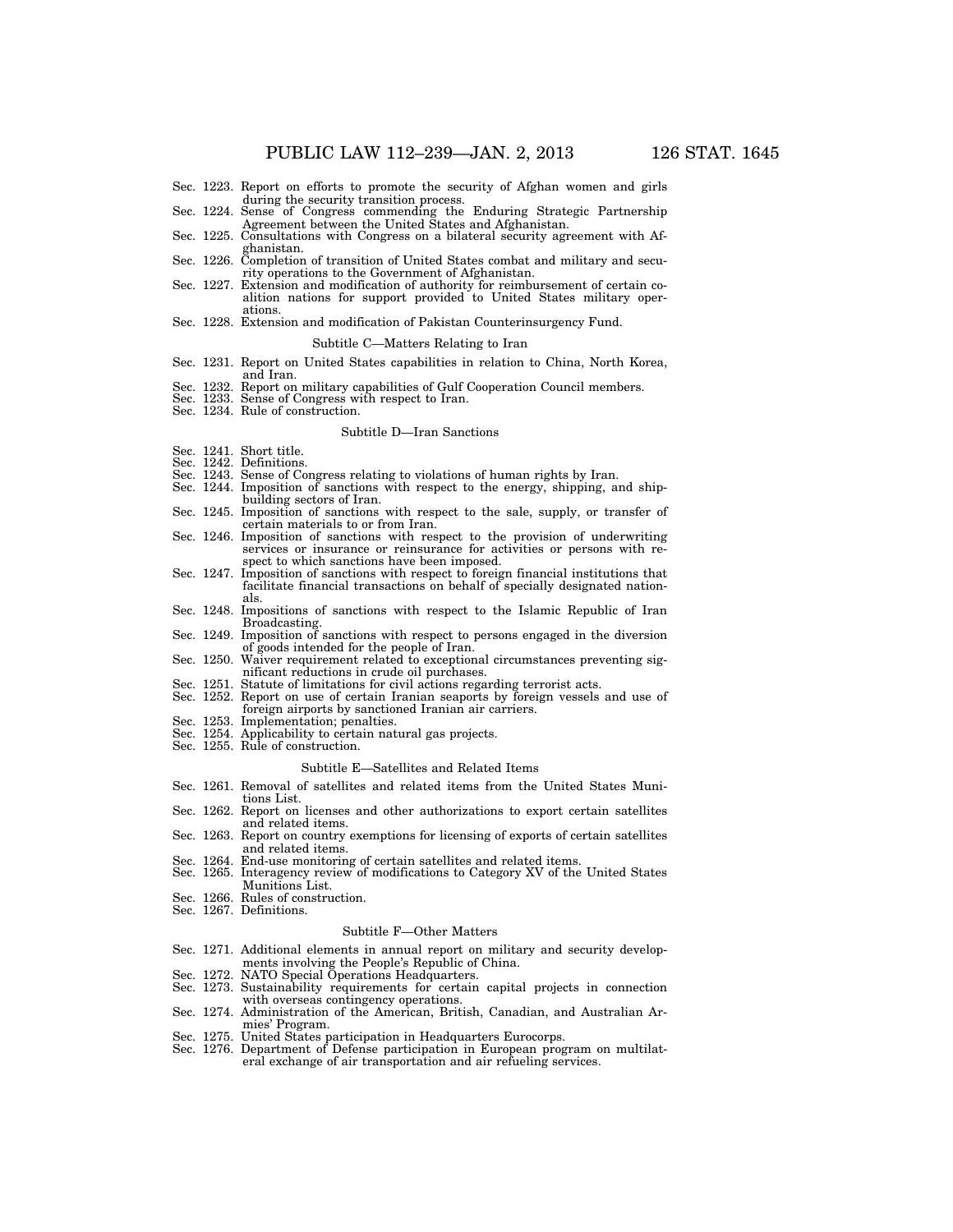Sec. 1228. Extension and modification of Pakistan Counterinsurgency Fund.

#### Subtitle C—Matters Relating to Iran

- Sec. 1231. Report on United States capabilities in relation to China, North Korea, and Iran.
- Sec. 1232. Report on military capabilities of Gulf Cooperation Council members.
- Sec. 1233. Sense of Congress with respect to Iran.
- Sec. 1234. Rule of construction.

#### Subtitle D—Iran Sanctions

- Sec. 1241. Short title.
- Sec. 1242. Definitions.
- 
- Sec. 1243. Sense of Congress relating to violations of human rights by Iran. Sec. 1244. Imposition of sanctions with respect to the energy, shipping, and shipbuilding sectors of Iran.
- Sec. 1245. Imposition of sanctions with respect to the sale, supply, or transfer of certain materials to or from Iran.
- Sec. 1246. Imposition of sanctions with respect to the provision of underwriting services or insurance or reinsurance for activities or persons with respect to which sanctions have been imposed.
- Sec. 1247. Imposition of sanctions with respect to foreign financial institutions that facilitate financial transactions on behalf of specially designated nationals.
- Sec. 1248. Impositions of sanctions with respect to the Islamic Republic of Iran Broadcasting. Sec. 1249. Imposition of sanctions with respect to persons engaged in the diversion
- of goods intended for the people of Iran. Sec. 1250. Waiver requirement related to exceptional circumstances preventing sig-
- nificant reductions in crude oil purchases.
- Sec. 1251. Statute of limitations for civil actions regarding terrorist acts.
- Sec. 1252. Report on use of certain Iranian seaports by foreign vessels and use of foreign airports by sanctioned Iranian air carriers.
	- Sec. 1253. Implementation; penalties.
	- Sec. 1254. Applicability to certain natural gas projects.
	- Sec. 1255. Rule of construction.

#### Subtitle E—Satellites and Related Items

- Sec. 1261. Removal of satellites and related items from the United States Munitions List.
- Sec. 1262. Report on licenses and other authorizations to export certain satellites and related items.
- Sec. 1263. Report on country exemptions for licensing of exports of certain satellites and related items.
- 
- Sec. 1264. End-use monitoring of certain satellites and related items. Sec. 1265. Interagency review of modifications to Category XV of the United States Munitions List.
- Sec. 1266. Rules of construction.
- Sec. 1267. Definitions.

# Subtitle F—Other Matters

- Sec. 1271. Additional elements in annual report on military and security developments involving the People's Republic of China. Sec. 1272. NATO Special Operations Headquarters.
- Sec. 1273. Sustainability requirements for certain capital projects in connection with overseas contingency operations.
- Sec. 1274. Administration of the American, British, Canadian, and Australian Armies' Program.
- 
- Sec. 1275. United States participation in Headquarters Eurocorps. Sec. 1276. Department of Defense participation in European program on multilateral exchange of air transportation and air refueling services.
- Sec. 1277. Prohibition on use of funds to enter into contracts or agreements with Rosoboronexport.
- Sec. 1278. Sense of Congress on Iron Dome short-range rocket defense system.
- Sec. 1279. Bilateral defense trade relationship with India.
- Sec. 1280. United States Advisory Commission on Public Diplomacy. Sec. 1281. Sense of Congress on sale of aircraft to Taiwan.
- 
- Sec. 1282. Briefings on dialogue between the United States and the Russian Federation on nuclear arms, missile defense systems, and long-range conventional strike systems.
- Sec. 1283. Sense of Congress on efforts to remove or apprehend Joseph Kony from the battlefield and end the atrocities of the Lord's Resistance Army.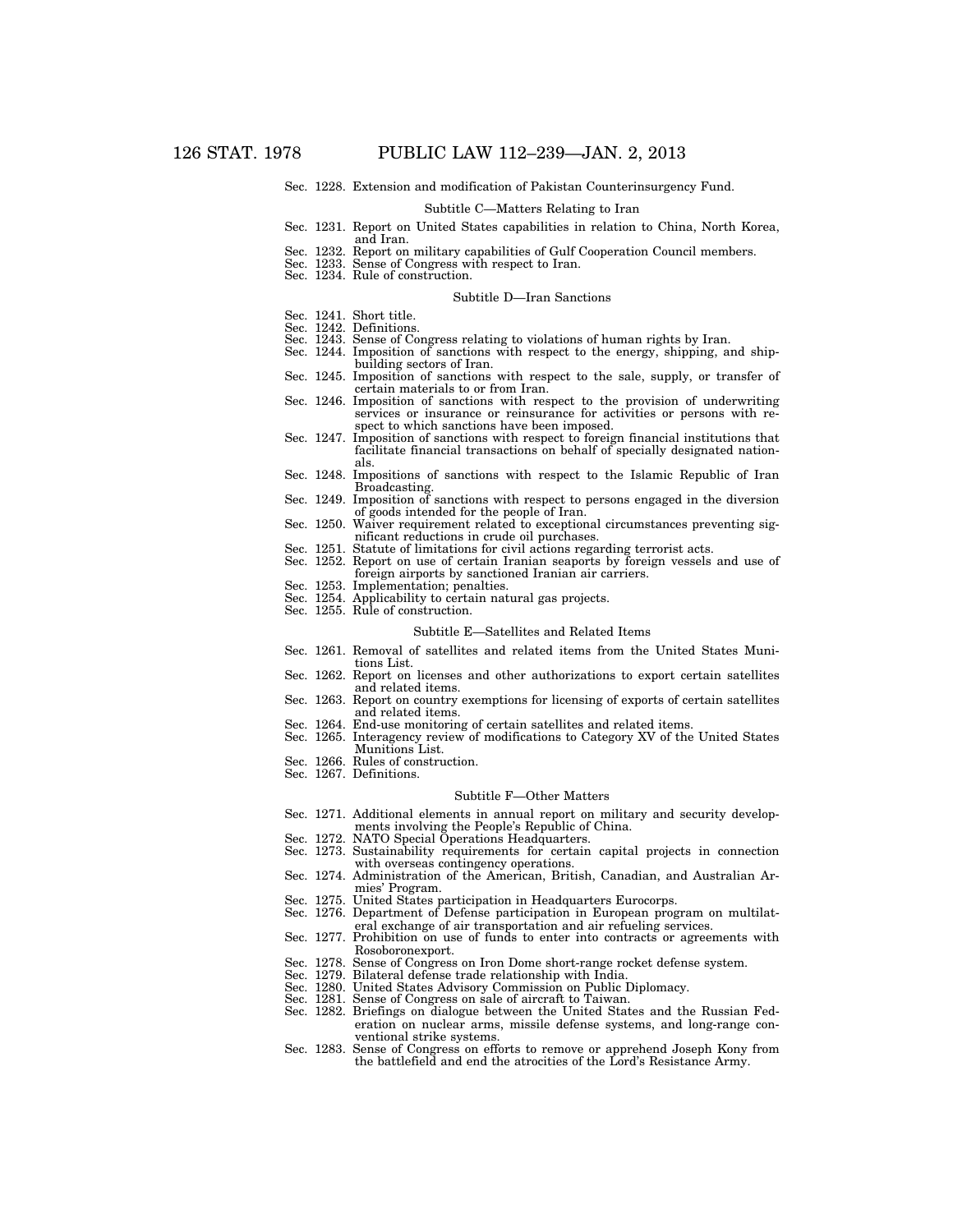(3) An evaluation of United States military capabilities and posture in the region and an analysis of the capacity of the United States Armed Forces to augment the military capabilities of Gulf Cooperation Council members.

(4) A description of the United States Government's ongoing efforts to foster regional cooperation through ongoing bilateral and multilateral strategic security dialogues.

(5) A summary of Gulf Cooperation Council operational and training requests to the United States Government and the associated actions taken by the United States Government.

(c) SUBMISSION TO CONGRESS.—The report required under subsection (a) shall be submitted to the appropriate congressional committees not later than 180 days after the date of the enactment of this Act.

(d) APPROPRIATE CONGRESSIONAL COMMITTEES DEFINED.—In this section, the term ''appropriate congressional committees'' means—

(1) the Committee on Appropriations, the Committee on Armed Services, and the Committee on Foreign Relations of the Senate; and

(2) the Committee on Appropriations, the Committee on Armed Services, and the Committee on Foreign Affairs of the House of Representatives.

# **SEC. 1233. SENSE OF CONGRESS WITH RESPECT TO IRAN.**

It is the sense of Congress that the United States should be prepared to take all necessary measures, including military action if required, to prevent Iran from threatening the United States, its allies, or Iran's neighbors with a nuclear weapon.

22 USC 8784 note.

**SEC. 1234. RULE OF CONSTRUCTION.** 

Nothing in this Act shall be construed as authorizing the use of force against Iran.

# **Subtitle D—Iran Sanctions**

## **SEC. 1241. SHORT TITLE.**

This subtitle may be cited as the "Iran Freedom and Counter-Proliferation Act of 2012''.

#### **SEC. 1242. DEFINITIONS.**

(a) IN GENERAL.—In this subtitle:

(1) AGRICULTURAL COMMODITY.—The term ''agricultural commodity'' has the meaning given that term in section 102 of the Agricultural Trade Act of 1978 (7 U.S.C. 5602).

(2) APPROPRIATE CONGRESSIONAL COMMITTEES.—The term ''appropriate congressional committees'' means—

(A) the committees specified in section 14(2) of the Iran Sanctions Act of 1996 (Public Law 104–172; 50 U.S.C. 1701 note); and

(B) the Committee on Armed Services of the Senate and the Committee on Armed Services of the House of Representatives.

 $(3)$  COAL.—The term "coal" means metallurgical coal, coking coal, or fuel coke.<br>(4) CORRESPONDENT

(4) CORRESPONDENT ACCOUNT; PAYABLE-THROUGH ACCOUNT.—The terms ''correspondent account'' and ''payable-

22 USC 8801. Iran Freedom and Counter-Proliferation Act of 2012. President. 22 USC 8801 note.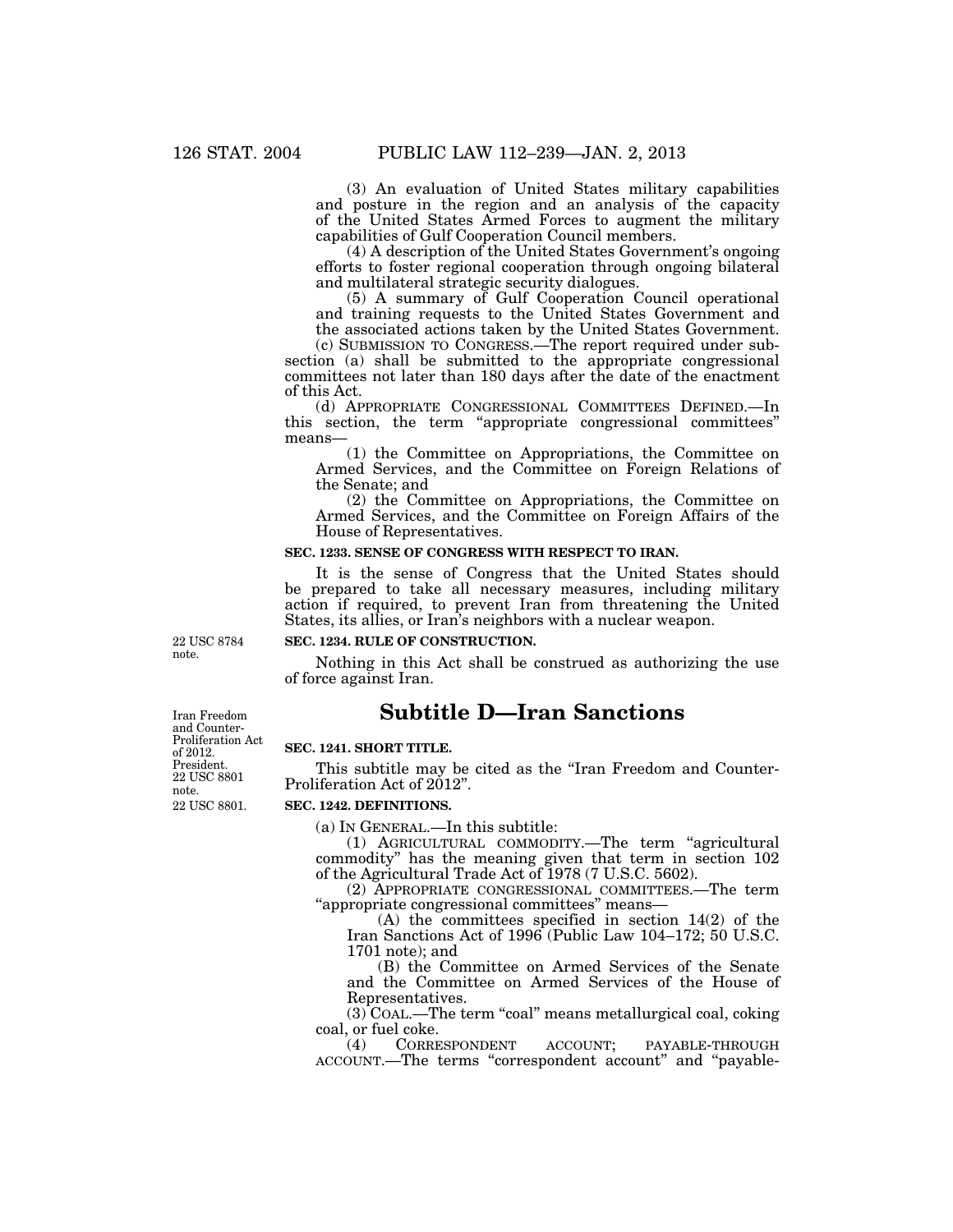through account'' have the meanings given those terms in section 5318A of title 31, United States Code.

(5) FOREIGN FINANCIAL INSTITUTION.—The term ''foreign financial institution'' has the meaning of that term as determined by the Secretary of the Treasury pursuant to section 104(i) of the Comprehensive Iran Sanctions, Accountability, and Divestment Act of 2010 (22 U.S.C. 8513(i)).

(6) GOOD.—The term ''good'' has the meaning given that term in section 16 of the Export Administration Act of 1979 (50 U.S.C. App. 2415) (as continued in effect pursuant to the International Emergency Economic Powers Act (50 U.S.C. 1701 et seq.)).

(7) IRANIAN FINANCIAL INSTITUTION.—The term ''Iranian financial institution'' has the meaning given that term in section 104A(d) of the Comprehensive Iran Sanctions, Accountability, and Divestment Act of 2010 (22 U.S.C. 8513b(d)).

(8) IRANIAN PERSON.—The term ''Iranian person'' means—

(A) an individual who is a citizen or national of Iran; and

(B) an entity organized under the laws of Iran or otherwise subject to the jurisdiction of the Government of Iran.

(9) KNOWINGLY.—The term ''knowingly'', with respect to conduct, a circumstance, or a result, means that a person has actual knowledge, or should have known, of the conduct, the circumstance, or the result.

(10) MEDICAL DEVICE.—The term ''medical device'' has the meaning given the term ''device'' in section 201 of the Federal Food, Drug, and Cosmetic Act (21 U.S.C. 321).

 $(11)$  MEDICINE.—The term "medicine" has the meaning given the term ''drug'' in section 201 of the Federal Food, Drug, and Cosmetic Act (21 U.S.C. 321).

 $(12)$  SHIPPING.—The term "shipping" refers to the transportation of goods by a vessel and related activities.

(13) UNITED STATES PERSON.—The term ''United States person" has the meaning given that term in section 101 of the Comprehensive Iran Sanctions, Accountability, and Divestment Act of 2010 (22 U.S.C. 8511).

(14) VESSEL.—The term ''vessel'' has the meaning given that term in section 3 of title 1, United States Code.

(b) DETERMINATIONS OF SIGNIFICANCE.—For purposes of this subtitle, in determining if financial transactions or financial services are significant, the President may consider the totality of the facts and circumstances, including factors similar to the factors set forth in section 561.404 of title 31, Code of Federal Regulations (or any corresponding similar regulation or ruling).

#### **SEC. 1243. SENSE OF CONGRESS RELATING TO VIOLATIONS OF HUMAN**  22 USC 8802. **RIGHTS BY IRAN.**

(a) FINDING.—Congress finds that the interests of the United States and international peace are threatened by the ongoing and destabilizing actions of the Government of Iran, including its massive, systematic, and extraordinary violations of the human rights of its own citizens.

(b) SENSE OF CONGRESS.—It is the sense of Congress that the United States should—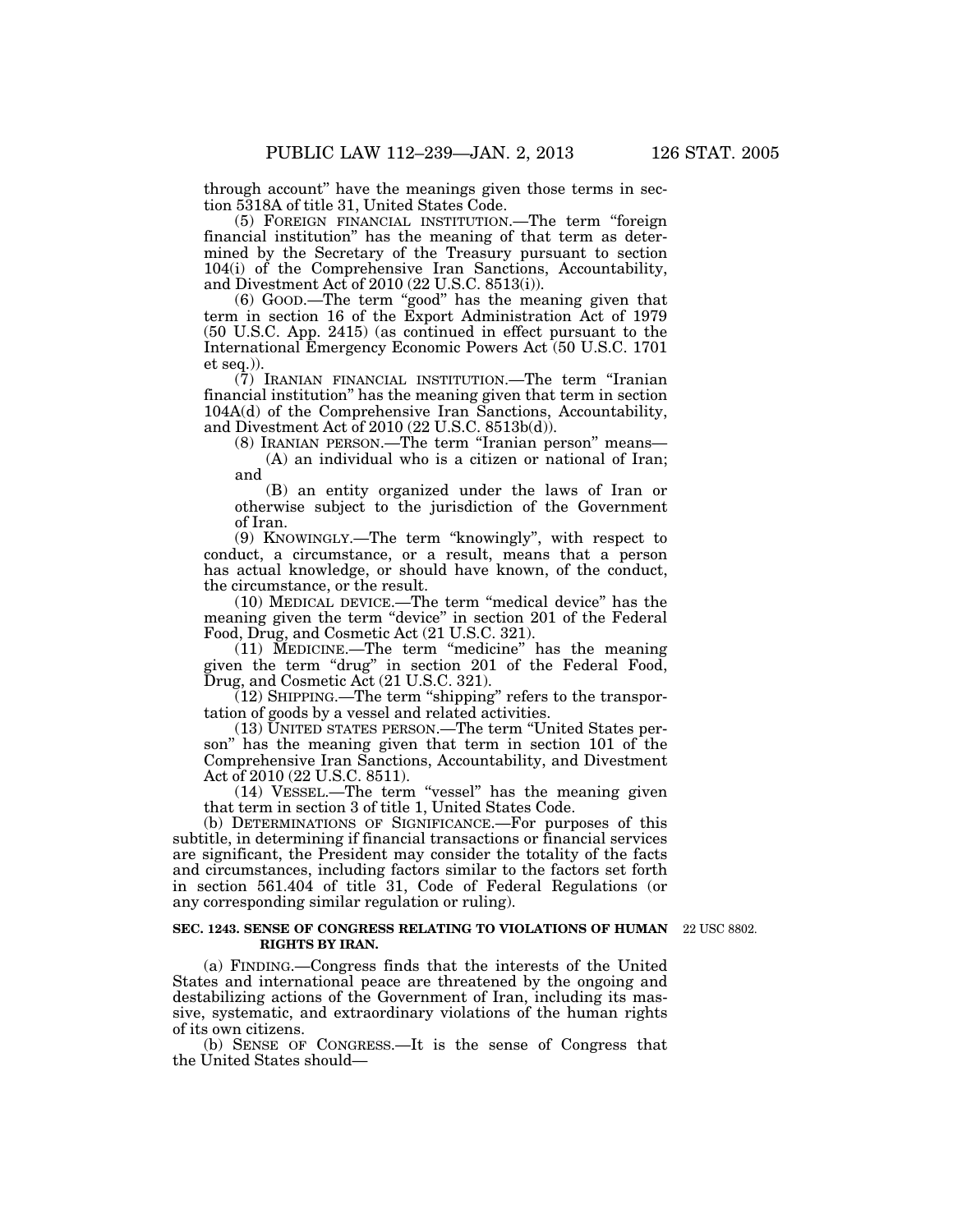(1) deny the Government of Iran the ability to continue to oppress the people of Iran and to use violence and executions against pro-democracy protestors and regime opponents;

(2) fully and publicly support efforts made by the people of Iran to promote the establishment of basic freedoms that build the foundation for the emergence of a freely elected, open, and democratic political system;

(3) help the people of Iran produce, access, and share information freely and safely via the Internet and through other media; and

(4) defeat all attempts by the Government of Iran to jam or otherwise obstruct international satellite broadcast signals.

22 USC 8803.

# **SEC. 1244. IMPOSITION OF SANCTIONS WITH RESPECT TO THE ENERGY, SHIPPING, AND SHIPBUILDING SECTORS OF IRAN.**

(a) FINDINGS.—Congress makes the following findings:

(1) Iran's energy, shipping, and shipbuilding sectors and Iran's ports are facilitating the Government of Iran's nuclear proliferation activities by providing revenue to support proliferation activities.

(2) The United Nations Security Council and the United States Government have expressed concern about the proliferation risks presented by the Iranian nuclear program.

(3) The Director General of the International Atomic Energy Agency (in this section referred to as the ''IAEA'') has in successive reports (GOV/2012/37 and GOV/2011/65) identified possible military dimensions of Iran's nuclear program.

(4) The Government of Iran continues to defy the requirements and obligations contained in relevant IAEA Board of Governors and United Nations Security Council resolutions, including by continuing and expanding uranium enrichment activities in Iran, as reported in IAEA Report GOV/2012/37.

(5) United Nations Security Council Resolution 1929 (2010) recognizes the ''potential connection between Iran's revenues derived from its energy sector and the funding of Iran's proliferation sensitive nuclear activities''.

(6) The National Iranian Tanker Company is the main carrier for the Iranian Revolutionary Guard Corps-designated National Iranian Oil Company and a key element in the petroleum supply chain responsible for generating energy revenues that support the illicit nuclear proliferation activities of the Government of Iran.

(b) DESIGNATION OF PORTS AND ENTITIES IN THE ENERGY, SHIP-PING, AND SHIPBUILDING SECTORS OF IRAN AS ENTITIES OF PRO-LIFERATION CONCERN.—Entities that operate ports in Iran and entities in the energy, shipping, and shipbuilding sectors of Iran, including the National Iranian Oil Company, the National Iranian Tanker Company, the Islamic Republic of Iran Shipping Lines, and their affiliates, play an important role in Iran's nuclear proliferation efforts and all such entities are hereby designated as entities of proliferation concern.

Effective date. Time period.

(c) BLOCKING OF PROPERTY OF ENTITIES IN ENERGY, SHIPPING, AND SHIPBUILDING SECTORS.—

(1) BLOCKING OF PROPERTY.—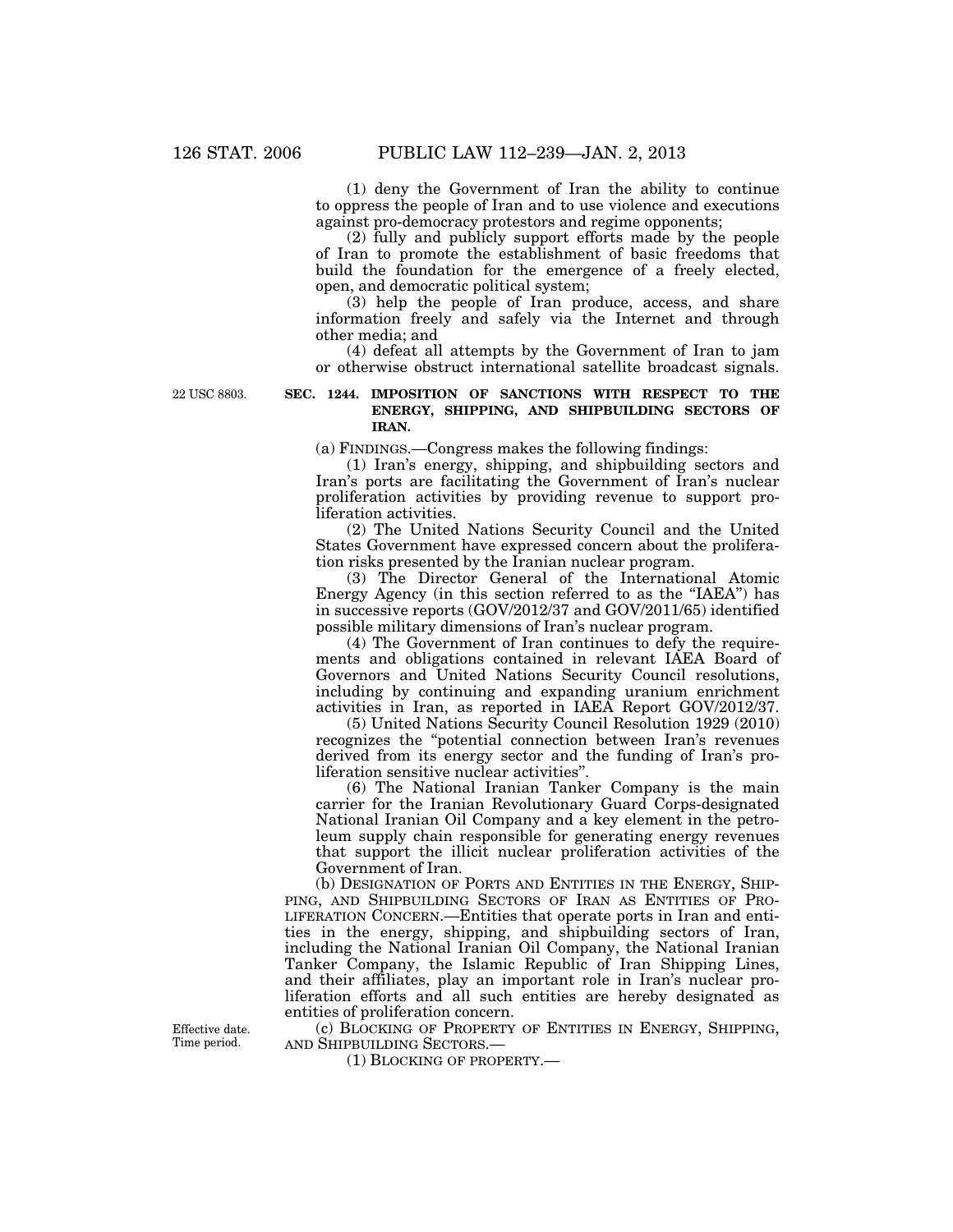(A) IN GENERAL.—On and after the date that is 180 days after the date of the enactment of this Act, the President shall block and prohibit all transactions in all property and interests in property of any person described in paragraph (2) if such property and interests in property are in the United States, come within the United States, or are or come within the possession or control of a United States person.

(B) EXCEPTION.—The requirement to block and prohibit all transactions in all property and interests in property under subparagraph  $(\overline{A})$  shall not include the authority to impose sanctions on the importation of goods.

(2) PERSONS DESCRIBED.—A person is described in this paragraph if the President determines that the person, on or after the date that is 180 days after the date of the enactment of this Act—

(A) is part of the energy, shipping, or shipbuilding sectors of Iran;

(B) operates a port in Iran; or

(C) knowingly provides significant financial, material, technological, or other support to, or goods or services in support of any activity or transaction on behalf of or for the benefit of—

(i) a person determined under subparagraph (A) to be a part of the energy, shipping, or shipbuilding sectors of Iran;

(ii) a person determined under subparagraph (B) to operate a port in Iran; or

(iii) an Iranian person included on the list of specially designated nationals and blocked persons maintained by the Office of Foreign Assets Control of the Department of the Treasury (other than an Iranian financial institution described in paragraph (3)).

(3) IRANIAN FINANCIAL INSTITUTIONS DESCRIBED.—An Iranian financial institution described in this paragraph is an Iranian financial institution that has not been designated for the imposition of sanctions in connection with—

(A) Iran's proliferation of weapons of mass destruction or delivery systems for weapons of mass destruction;

(B) Iran's support for international terrorism; or

(C) Iran's abuses of human rights.

(d) ADDITIONAL SANCTIONS WITH RESPECT TO THE ENERGY, SHIPPING, AND SHIPBUILDING SECTORS OF IRAN.—

(1) SALE, SUPPLY, OR TRANSFER OF CERTAIN GOODS AND SERVICES.

Determination.

(A) IN GENERAL.—Except as provided in this section, the President shall impose 5 or more of the sanctions described in section 6(a) of the Iran Sanctions Act of 1996 (Public Law 104–172; 50 U.S.C. 1701 note) with respect to a person if the President determines that the person knowingly, on or after the date that is 180 days after the date of the enactment of this Act, sells, supplies, or transfers to or from Iran goods or services described in paragraph (3).

(B) EXCEPTION.—The requirement to impose sanctions under subparagraph (A) shall not include the authority to impose sanctions relating to the importation of goods

Determination.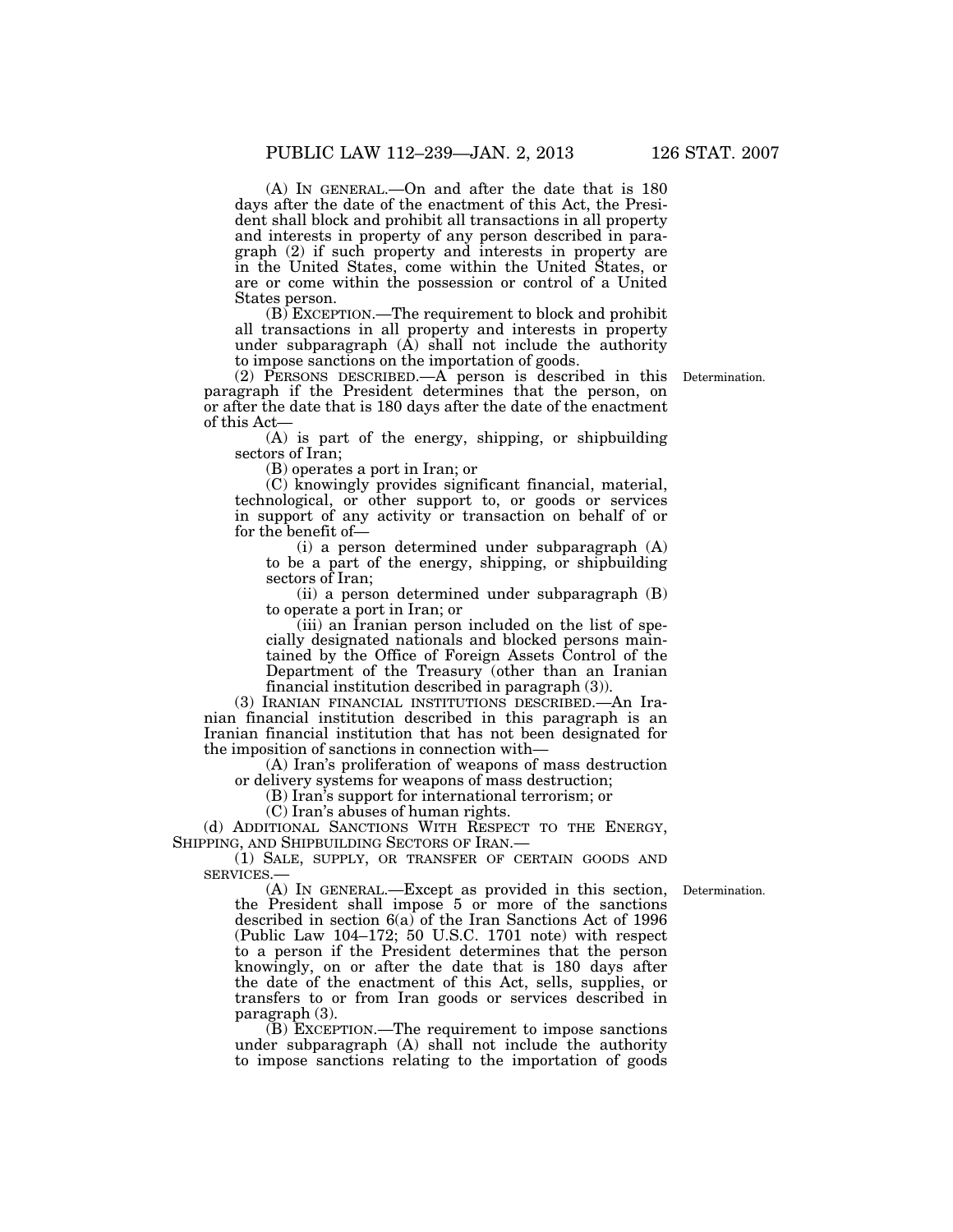Effective date. Time period.

Determination.

Notification. Deadline.

under paragraph  $(8)(A)$  or  $(12)$  of section  $6(a)$  of the Iran Sanctions Act of 1996, and any sanction relating to the importation of goods shall not count for purposes of the requirement to impose sanctions under subparagraph (A). (2) FACILITATION OF CERTAIN TRANSACTIONS.—Except as

provided in this section, the President shall prohibit the opening, and prohibit or impose strict conditions on the maintaining, in the United States of a correspondent account or a payable-through account by a foreign financial institution that the President determines knowingly, on or after the date that is 180 days after the date of the enactment of this Act, conducts or facilitates a significant financial transaction for the sale, supply, or transfer to or from Iran of goods or services described in paragraph (3).

(3) GOODS AND SERVICES DESCRIBED.—Goods or services described in this paragraph are significant goods or services used in connection with the energy, shipping, or shipbuilding sectors of Iran, including the National Iranian Oil Company, the National Iranian Tanker Company, and the Islamic Republic of Iran Shipping Lines.

(e) HUMANITARIAN EXCEPTION.—The President may not impose sanctions under this section with respect to any person for conducting or facilitating a transaction for the sale of agricultural commodities, food, medicine, or medical devices to Iran or for the provision of humanitarian assistance to the people of Iran.

(f) EXCEPTION FOR AFGHANISTAN RECONSTRUCTION.—The President may provide for an exception from the imposition of sanctions under this section for reconstruction assistance or economic development for Afghanistan—

(1) to the extent that the President determines that such an exception is in the national interest of the United States; and

(2) if the President submits to the appropriate congressional committees a notification of and justification for the exception not later than 15 days before issuing the exception.

(g) APPLICABILITY OF SANCTIONS TO PETROLEUM AND PETRO-LEUM PRODUCTS.—

(1) IN GENERAL.—Except as provided in paragraph (2), this section shall apply with respect to the purchase of petroleum or petroleum products from Iran only if, at the time of the purchase, a determination of the President under section  $1245(d)(4)(B)$  of the National Defense Authorization Act for Fiscal Year 2012 (22 U.S.C. 8513a(d)(4)(B)) that the price and supply of petroleum and petroleum products produced in countries other than Iran is sufficient to permit purchasers of petroleum and petroleum products from Iran to reduce significantly their purchases from Iran is in effect.

(2) EXCEPTION FOR CERTAIN COUNTRIES.—

(A) EXPORTATION.—This section shall not apply with respect to the exportation of petroleum or petroleum products from Iran to a country to which the exception under section  $1245(d)(4)(D)(i)$  of the National Defense Authorization Act for Fiscal Year 2012 (22 U.S.C.  $8513a(d)(4)(D(i))$ ) applies at the time of the exportation of the petroleum or petroleum products.

(B) FINANCIAL TRANSACTIONS.—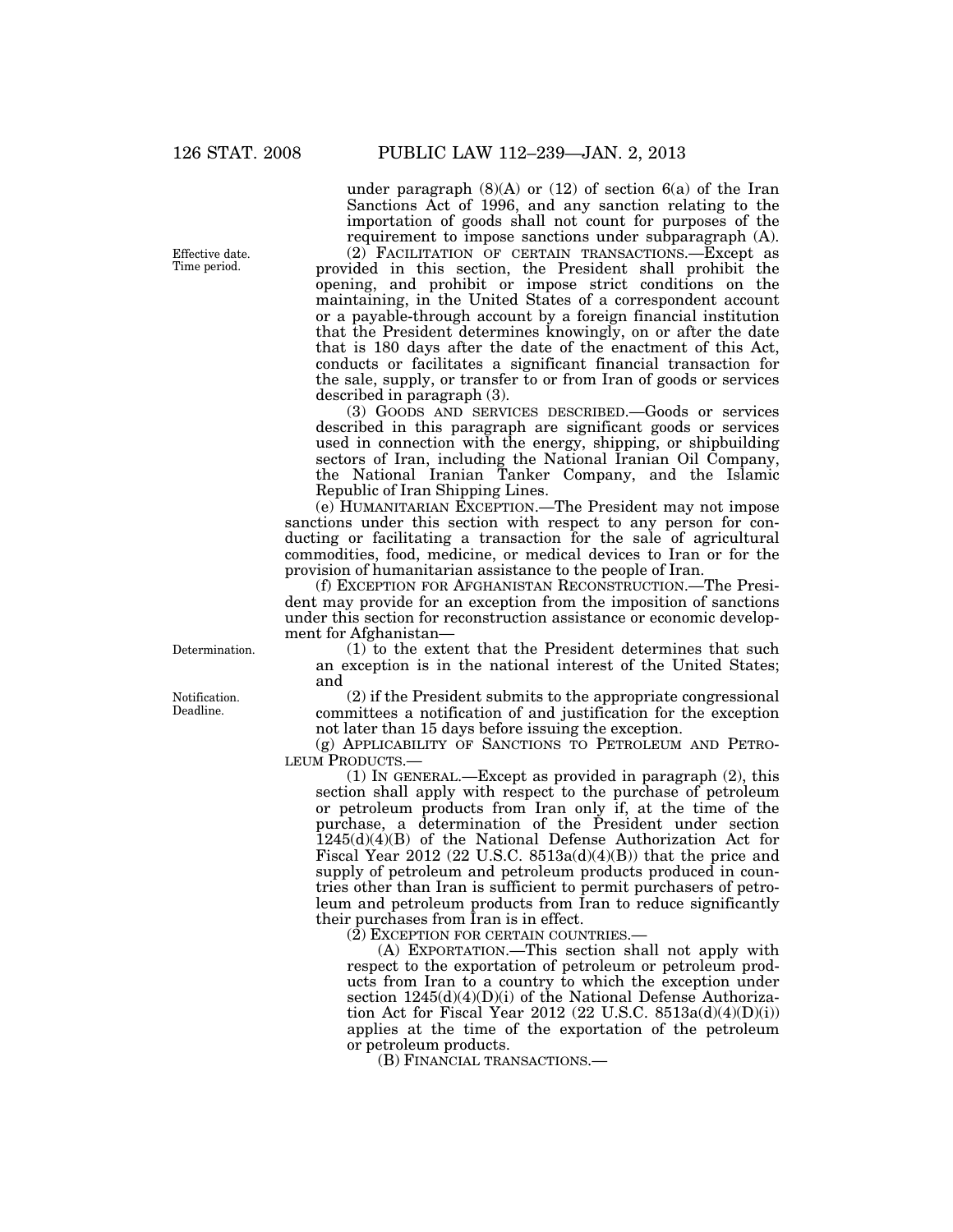(i) IN GENERAL.—This section shall not apply with respect to a financial transaction described in clause (ii) conducted or facilitated by a foreign financial institution if, at the time of the transaction, the exception under section 1245(d)(4)(D)(i) of the National Defense Authorization Act for Fiscal Year 2012 (22 U.S.C.  $8513a(d)(4)(D)(i)$  applies to the country with primary jurisdiction over the foreign financial institution.

(ii) FINANCIAL TRANSACTIONS DESCRIBED.—A financial transaction conducted or facilitated by a foreign financial institution is described in this clause if—

(I) the financial transaction is only for trade in goods or services—

(aa) not otherwise subject to sanctions under the law of the United States; and

(bb) between the country with primary jurisdiction over the foreign financial institution and Iran; and

(II) any funds owed to Iran as a result of such trade are credited to an account located in the country with primary jurisdiction over the foreign financial institution.

(h) APPLICABILITY OF SANCTIONS TO NATURAL GAS.—

(1) SALE, SUPPLY, OR TRANSFER.—Except as provided in paragraph (2), this section shall not apply to the sale, supply, or transfer to or from Iran of natural gas.

(2) FINANCIAL TRANSACTIONS.—This section shall apply to a foreign financial institution that conducts or facilitates a financial transaction for the sale, supply, or transfer to or from Iran of natural gas unless—

(A) the financial transaction is only for trade in goods or services—

(i) not otherwise subject to sanctions under the law of the United States; and

(ii) between the country with primary jurisdiction over the foreign financial institution and Iran; and (B) any funds owed to Iran as a result of such trade are credited to an account located in the country with primary jurisdiction over the foreign financial institution. (i) WAIVER.—

(1) IN GENERAL.—The President may waive the imposition Time periods. of sanctions under this section for a period of not more than 180 days, and may renew that waiver for additional periods of not more than 180 days, if the President—

(A) determines that such a waiver is vital to the Determination. national security of the United States; and

(B) submits to the appropriate congressional commit-Reports. tees a report providing a justification for the waiver.

(2) FORM OF REPORT.—Each report submitted under paragraph  $(1)(B)$  shall be submitted in unclassified form, but may include a classified annex.

# **SEC. 1245. IMPOSITION OF SANCTIONS WITH RESPECT TO THE SALE, SUPPLY, OR TRANSFER OF CERTAIN MATERIALS TO OR FROM IRAN.**

(a) SALE, SUPPLY, OR TRANSFER OF CERTAIN MATERIALS.—

22 USC 8804.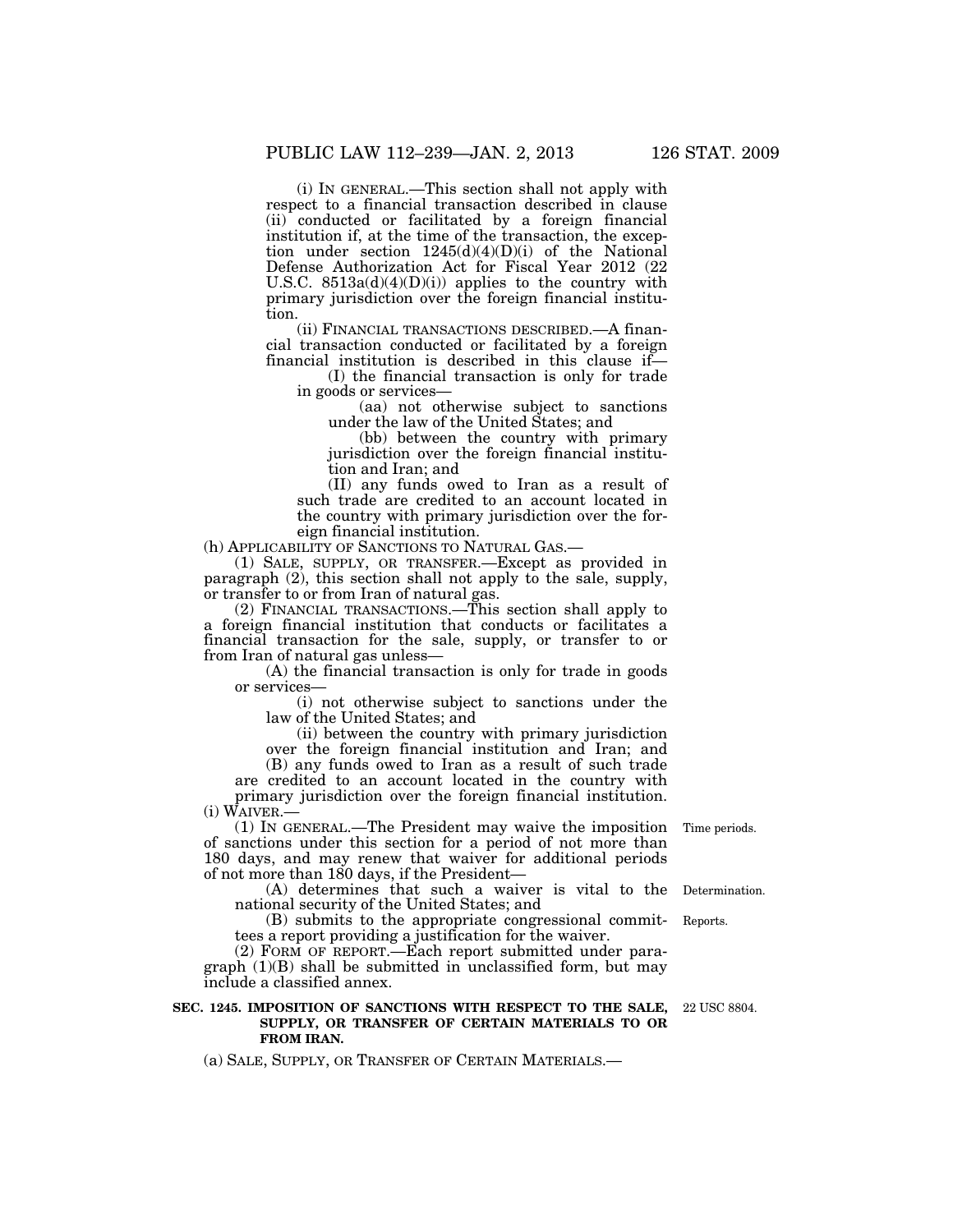(1) IN GENERAL.—The President shall impose 5 or more of the sanctions described in section 6(a) of the Iran Sanctions Act of 1996 (Public Law 104–172; 50 U.S.C. 1701 note) with respect to a person if the President determines that the person knowingly, on or after the date that is 180 days after the date of the enactment of this Act, sells, supplies, or transfers, directly or indirectly, to or from Iran—

(A) a precious metal;

(B) a material described in subsection (d) determined pursuant to subsection  $(e)(1)$  to be used by Iran as described in that subsection;

(C) any other material described in subsection (d) if— (i) the material is—

(I) to be used in connection with the energy, shipping, or shipbuilding sectors of Iran or any sector of the economy of Iran determined pursuant to subsection (e)(2) to be controlled directly or indirectly by Iran's Revolutionary Guard Corps;

(II) sold, supplied, or transferred to or from an Iranian person included on the list of specially designated nationals and blocked persons maintained by the Office of Foreign Assets Control of the Department of the Treasury (other than an Iranian financial institution described in subsection (b)); or

(III) determined pursuant to subsection (e)(3) to be used in connection with the nuclear, military, or ballistic missile programs of Iran; or

(ii) the material is resold, retransferred, or otherwise supplied—

(I) to an end-user in a sector described in subclause (I) of clause (i);

(II) to a person described in subclause (II) of that clause; or

(III) for a program described in subclause (III) of that clause.

(2) EXCEPTION.—The requirement to impose sanctions under paragraph (1) shall not include the authority to impose sanctions relating to the importation of goods under paragraph  $(8)(A)$  or  $(12)$  of section  $6(a)$  of the Iran Sanctions Act of 1996, and any sanction relating to the importation of goods shall not count for purposes of the requirement to impose sanctions under paragraph (1).

(b) IRANIAN FINANCIAL INSTITUTIONS DESCRIBED.—An Iranian financial institution described in this subsection is an Iranian financial institution that has not been designated for the imposition of sanctions in connection with—

(1) Iran's proliferation of weapons of mass destruction or delivery systems for weapons of mass destruction;

(2) Iran's support for international terrorism; or

(3) Iran's abuses of human rights.

(c) FACILITATION OF CERTAIN TRANSACTIONS.—The President shall prohibit the opening, and prohibit or impose strict conditions on the maintaining, in the United States of a correspondent account or a payable-through account by a foreign financial institution that the President determines knowingly, on or after the date that is 180 days after the date of the enactment of this Act,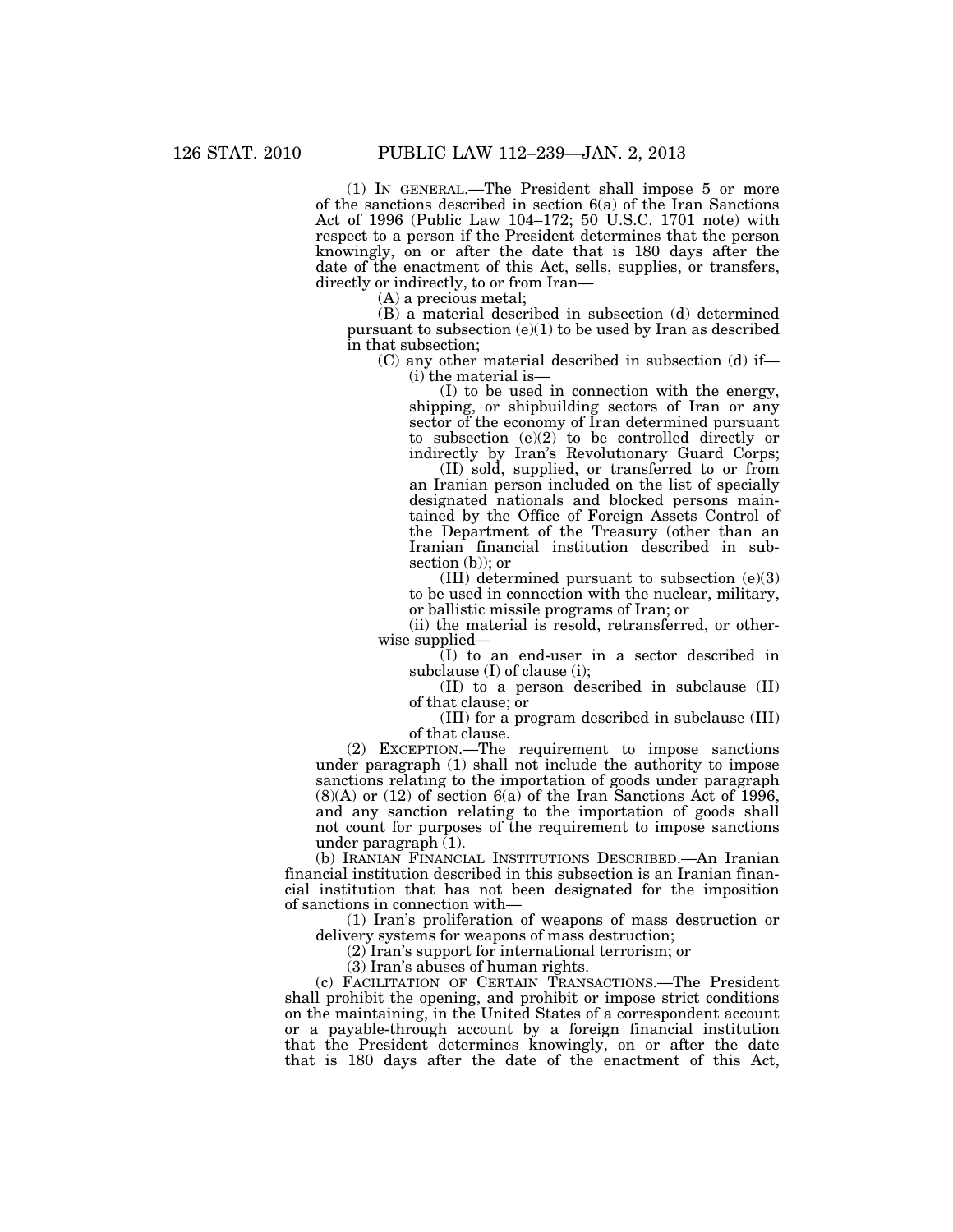conducts or facilitates a significant financial transaction for the sale, supply, or transfer to or from Iran of materials the sale, supply, or transfer of which would subject a person to sanctions under subsection (a).

(d) MATERIALS DESCRIBED.—Materials described in this subsection are graphite, raw or semi-finished metals such as aluminum and steel, coal, and software for integrating industrial processes.

(e) DETERMINATION WITH RESPECT TO USE OF MATERIALS.— Not later than 180 days after the date of the enactment of this Act, and every 180 days thereafter, the President shall submit to the appropriate congressional committees and publish in the Federal Register a report that contains the determination of the President with respect to—

(1) whether Iran is—

(A) using any of the materials described in subsection (d) as a medium for barter, swap, or any other exchange or transaction; or

(B) listing any of such materials as assets of the Government of Iran for purposes of the national balance sheet of Iran;

(2) which sectors of the economy of Iran are controlled directly or indirectly by Iran's Revolutionary Guard Corps; and

 $(3)$  which of the materials described in subsection  $(d)$  are used in connection with the nuclear, military, or ballistic missile programs of Iran.

(f) EXCEPTION FOR PERSONS EXERCISING DUE DILIGENCE.—The President may not impose sanctions under subsection (a) or (c) with respect to a person if the President determines that the person has exercised due diligence in establishing and enforcing official policies, procedures, and controls to ensure that the person does not sell, supply, or transfer to or from Iran materials the sale, supply, or transfer of which would subject a person to sanctions under subsection (a) or conduct or facilitate a financial transaction for such a sale, supply, or transfer.

 $(g)$  WAIVER.

(1) IN GENERAL.—The President may waive the imposition Time periods. of sanctions under this section for a period of not more than 180 days, and may renew that waiver for additional periods of not more than 180 days, if the President—

(A) determines that such a waiver is vital to the Determination. national security of the United States; and

(B) submits to the appropriate congressional committees a report providing a justification for the waiver.

(2) FORM OF REPORT.—Each report submitted under paragraph  $(1)(B)$  shall be submitted in unclassified form, but may include a classified annex.

(h) NATIONAL BALANCE SHEET OF IRAN DEFINED.—For purposes of this section, the term "national balance sheet of Iran" refers to the ratio of the assets of the Government of Iran to the liabilities of that Government.

### **SEC. 1246. IMPOSITION OF SANCTIONS WITH RESPECT TO THE PROVI-**22 USC 8805. **SION OF UNDERWRITING SERVICES OR INSURANCE OR REINSURANCE FOR ACTIVITIES OR PERSONS WITH RESPECT TO WHICH SANCTIONS HAVE BEEN IMPOSED.**

(a) IMPOSITION OF SANCTIONS.—

Determination.

Reports.

Federal Register, publication. Reports.

Deadlines.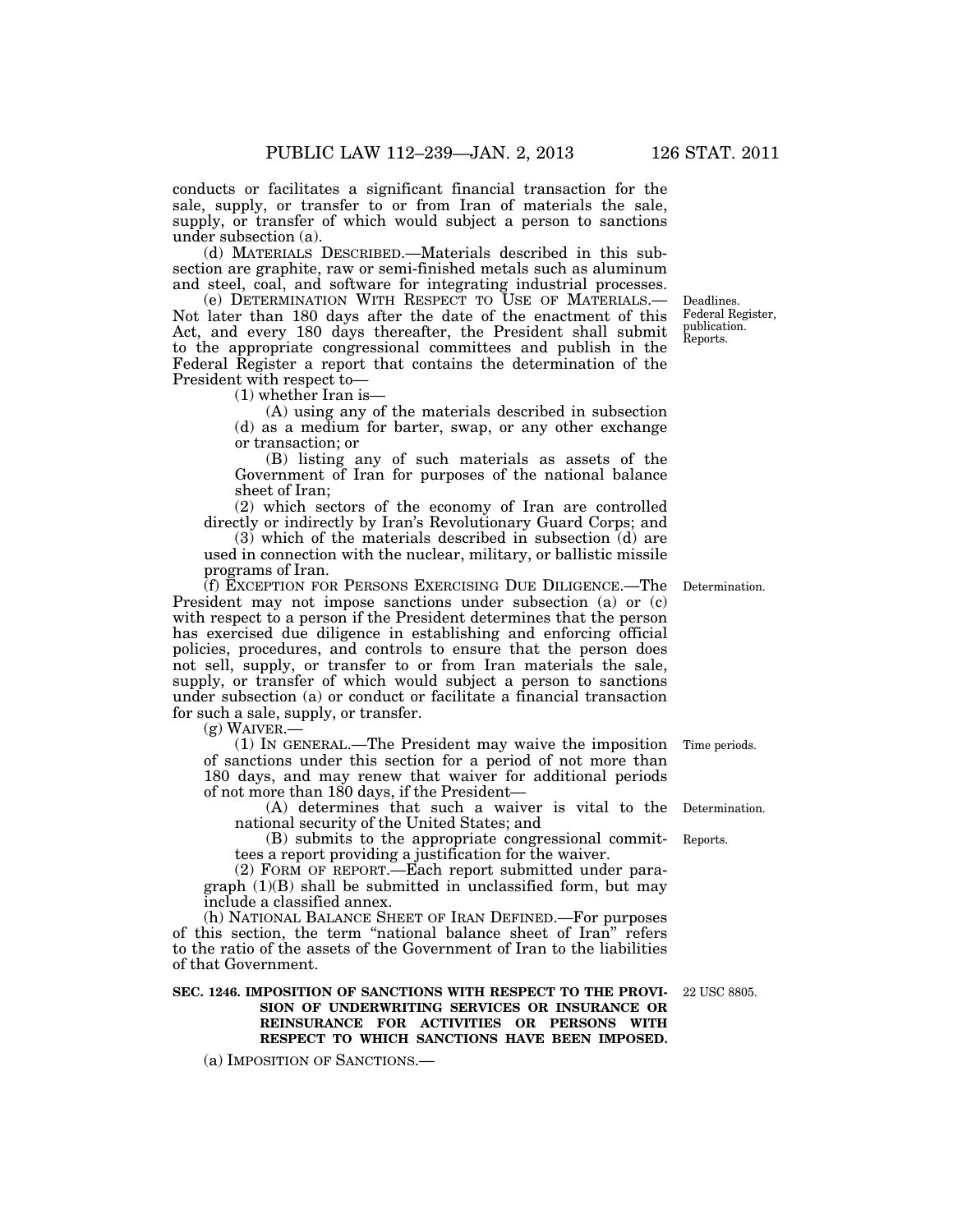Determination. Effective date. Time period.

(1) IN GENERAL.—Except as provided in this section, the President shall impose 5 or more of the sanctions described in section 6(a) of the Iran Sanctions Act of 1996 (Public Law 104–172; 50 U.S.C. 1701 note) with respect to a person if the President determines that the person knowingly, on or after the date that is 180 days after the date of the enactment of this Act, provides underwriting services or insurance or reinsurance—

(A) for any activity with respect to Iran for which sanctions have been imposed under this subtitle, the International Emergency Economic Powers Act (50 U.S.C. 1701 et seq.), the Iran Sanctions Act of 1996, the Comprehensive Iran Sanctions, Accountability, and Divestment Act of 2010 (22 U.S.C. 8501 et seq.), the Iran Threat Reduction and Syria Human Rights Act of 2012 (22 U.S.C. 8701 et seq.), the Iran, North Korea, and Syria Nonproliferation Act (Public Law 106–178; 50 U.S.C. 1701 note), or any other provision of law relating to the imposition of sanctions with respect to Iran;

(B) to or for any person—

or

(i) with respect to, or for the benefit of any activity in the energy, shipping, or shipbuilding sectors of Iran for which sanctions are imposed under this subtitle;

(ii) for the sale, supply, or transfer to or from Iran of materials described in section 1245(d) for which sanctions are imposed under this subtitle; or

(iii) designated for the imposition of sanctions pursuant to the International Emergency Economic Powers Act (50 U.S.C. 1701 et seq.) in connection with—

(I) Iran's proliferation of weapons of mass destruction or delivery systems for weapons of mass destruction; or

(II) Iran's support for international terrorism;

(C) to or for any Iranian person included on the list of specially designated nationals and blocked persons maintained by the Office of Foreign Assets Control of the Department of the Treasury (other than an Iranian financial institution described in subsection (b)).

(2) EXCEPTION.—The requirement to impose sanctions under paragraph (1) shall not include the authority to impose sanctions relating to the importation of goods under paragraph  $(8)(A)$  or  $(12)$  of section  $6(a)$  of the Iran Sanctions Act of 1996, and any sanction relating to the importation of goods shall not count for purposes of the requirement to impose sanctions under paragraph  $(1)$ .

(b) IRANIAN FINANCIAL INSTITUTIONS DESCRIBED.—An Iranian financial institution described in this subsection is an Iranian financial institution that has not been designated for the imposition of sanctions in connection with—

(1) Iran's proliferation of weapons of mass destruction or delivery systems for weapons of mass destruction;

(2) Iran's support for international terrorism; or

(3) Iran's abuses of human rights.

(c) HUMANITARIAN EXCEPTION.—The President may not impose sanctions under subsection (a) for the provision of underwriting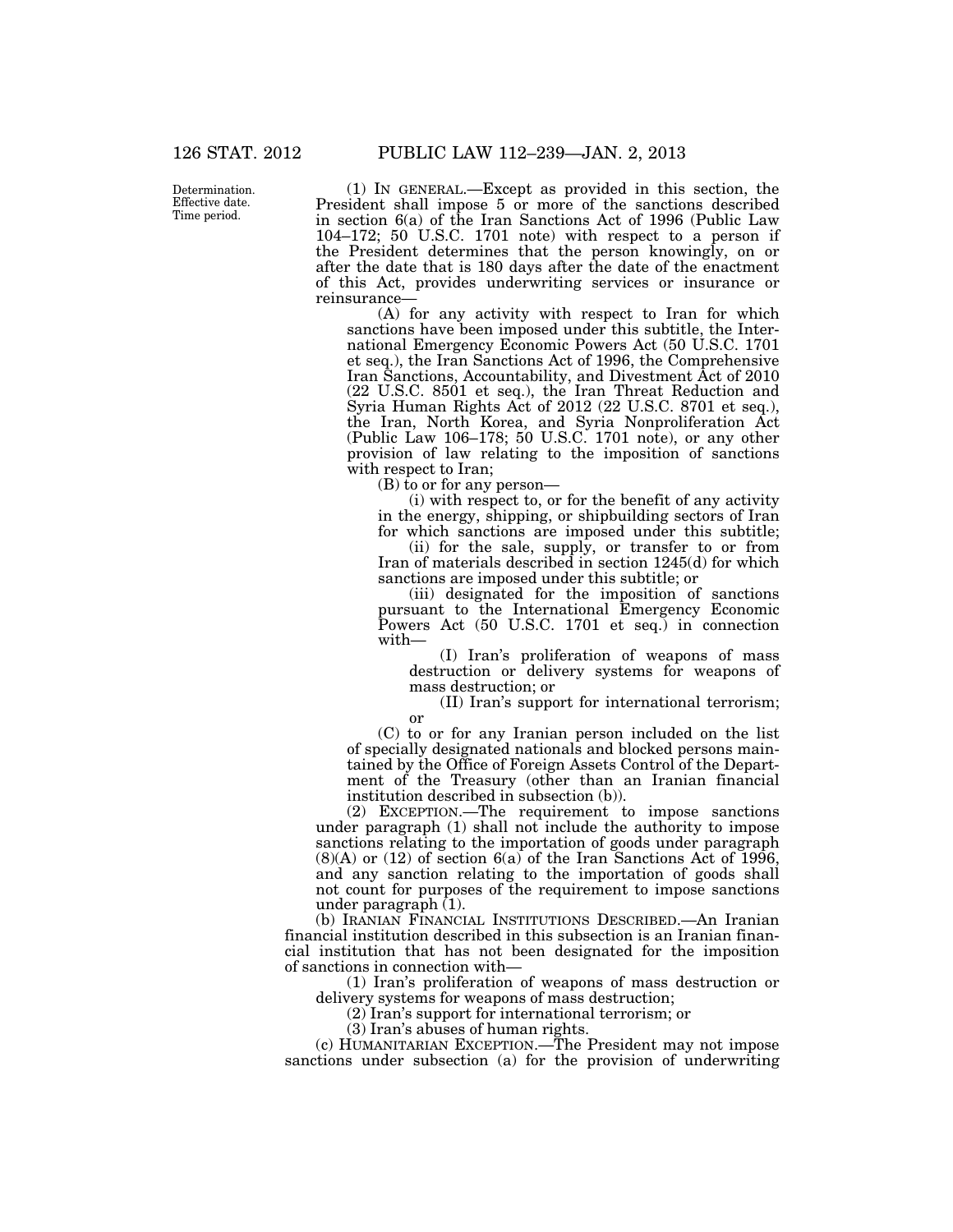services or insurance or reinsurance for a transaction for the sale of agricultural commodities, food, medicine, or medical devices to Iran or for the provision of humanitarian assistance to the people of Iran.

(d) EXCEPTION FOR UNDERWRITERS AND INSURANCE PROVIDERS EXERCISING DUE DILIGENCE.—The President may not impose sanctions under subparagraph (A) or (C) or clause (i) or (ii) of subparagraph  $(B)$  of subsection  $(a)(1)$  with respect to a person that provides underwriting services or insurance or reinsurance if the President determines that the person has exercised due diligence in establishing and enforcing official policies, procedures, and controls to ensure that the person does not underwrite or enter into a contract to provide insurance or reinsurance for an activity described in subparagraph (A) of that subsection or to or for any person described in subparagraph (C) or clause (i) or (ii) of subparagraph (B) of that subsection.

(e) WAIVER.—

(1) IN GENERAL.—The President may waive the imposition Time periods. of sanctions under subsection (a) for a period of not more than 180 days, and may renew that waiver for additional periods of not more than 180 days, if the President—

(A) determines that such a waiver is vital to the Determination. national security of the United States; and

(B) submits to the appropriate congressional committees a report providing a justification for the waiver. Reports.

(2) FORM OF REPORT.—Each report submitted under para $graph (1)(B) shall be submitted in unclassified form, but may$ include a classified annex.

### **SEC. 1247. IMPOSITION OF SANCTIONS WITH RESPECT TO FOREIGN FINANCIAL INSTITUTIONS THAT FACILITATE FINANCIAL TRANSACTIONS ON BEHALF OF SPECIALLY DESIGNATED NATIONALS.**

(a) IN GENERAL.—Except as provided in this section, the President shall prohibit the opening, and prohibit or impose strict conditions on the maintaining, in the United States of a correspondent account or a payable-through account by a foreign financial institution that the President determines has, on or after the date that is 180 days after the date of the enactment of this Act, knowingly facilitated a significant financial transaction on behalf of any Iranian person included on the list of specially designated nationals and blocked persons maintained by the Office of Foreign Assets Control of the Department of the Treasury (other than an Iranian financial institution described in subsection (b)).

(b) IRANIAN FINANCIAL INSTITUTIONS DESCRIBED.—An Iranian financial institution described in this subsection is an Iranian financial institution that has not been designated for the imposition of sanctions in connection with—

(1) Iran's proliferation of weapons of mass destruction or delivery systems for weapons of mass destruction;

(2) Iran's support for international terrorism; or

(3) Iran's abuses of human rights.

(c) HUMANITARIAN EXCEPTION.—The President may not impose sanctions under subsection (a) with respect to any person for conducting or facilitating a transaction for the sale of agricultural commodities, food, medicine, or medical devices to Iran or for the provision of humanitarian assistance to the people of Iran.

22 USC 8806.

Determination. Effective date. Time period.

Determination.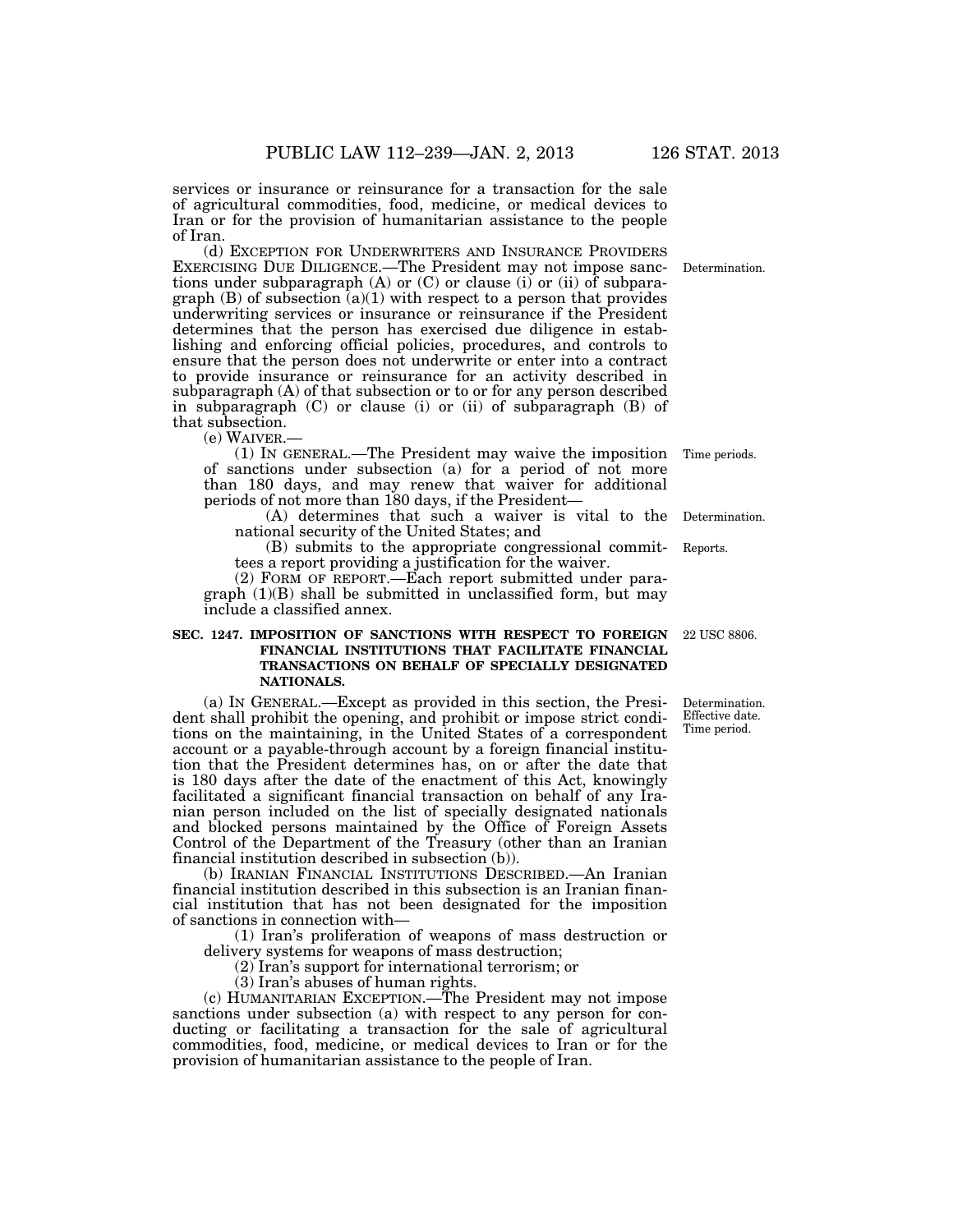(d) APPLICABILITY OF SANCTIONS TO PETROLEUM AND PETRO-LEUM PRODUCTS.—

(1) IN GENERAL.—Except as provided in paragraph (2), subsection (a) shall apply with respect to a financial transaction for the purchase of petroleum or petroleum products from Iran only if, at the time of the transaction, a determination of the President under section 1245(d)(4)(B) of the National Defense Authorization Act for Fiscal Year 2012 (22 U.S.C.  $8513a(d)(4)(B)$  that the price and supply of petroleum and petroleum products produced in countries other than Iran is sufficient to permit purchasers of petroleum and petroleum products from Iran to reduce significantly their purchases from Iran is in effect.

(2) EXCEPTION FOR CERTAIN COUNTRIES.—

(A) IN GENERAL.—Subsection (a) shall not apply with respect to a financial transaction described in subparagraph (B) conducted or facilitated by a foreign financial institution if, at the time of the transaction, the exception under section 1245(d)(4)(D)(i) of the National Defense Authorization Act for Fiscal Year 2012 (22 U.S.C. 8513a(d)(4)(D)(i)) applies to the country with primary jurisdiction over the foreign financial institution.

(B) FINANCIAL TRANSACTIONS DESCRIBED.—A financial transaction conducted or facilitated by a foreign financial institution is described in this subparagraph if—

(i) the financial transaction is only for trade in goods or services—

(I) not otherwise subject to sanctions under the law of the United States; and

(II) between the country with primary jurisdiction over the foreign financial institution and Iran; and

(ii) any funds owed to Iran as a result of such trade are credited to an account located in the country with primary jurisdiction over the foreign financial institution.

(e) APPLICABILITY OF SANCTIONS TO NATURAL GAS.—Subsection (a) shall apply to a foreign financial institution that conducts or facilitates a financial transaction for the sale, supply, or transfer to or from Iran of natural gas unless—

(1) the financial transaction is only for trade in goods or services—

(A) not otherwise subject to sanctions under the law of the United States; and

(B) between the country with primary jurisdiction over the foreign financial institution and Iran; and

(2) any funds owed to Iran as a result of such trade are credited to an account located in the country with primary jurisdiction over the foreign financial institution. (f) WAIVER.—

(1) IN GENERAL.—The President may waive the imposition of sanctions under subsection (a) for a period of not more than 180 days, and may renew that waiver for additional periods of not more than 180 days, if the President—

(A) determines that such a waiver is vital to the national security of the United States; and

Time periods.

Determination.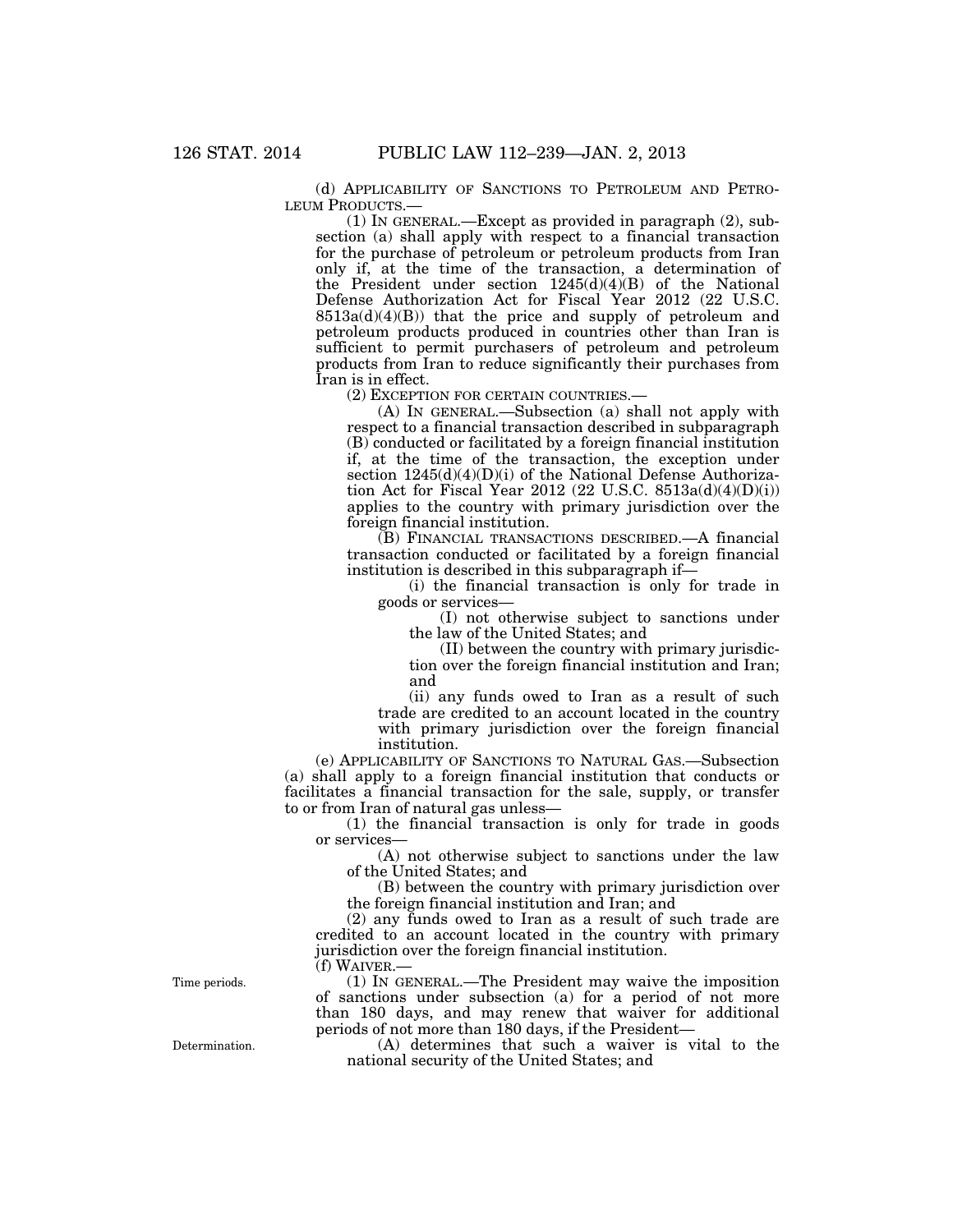(B) submits to the appropriate congressional commit-Reports. tees a report providing a justification for the waiver.

(2) FORM OF REPORT.—Each report submitted under para $graph (1)(B) shall be submitted in unclassified form, but may$ include a classified annex.

#### **SEC. 1248. IMPOSITIONS OF SANCTIONS WITH RESPECT TO THE**  22 USC 8807. **ISLAMIC REPUBLIC OF IRAN BROADCASTING.**

(a) FINDINGS.—Congress makes the following findings:

(1) The Islamic Republic of Iran Broadcasting has contributed to the infringement of individuals' human rights by broadcasting forced televised confession and show trials.

(2) In March 2012, the European Council imposed sanctions on the President of the Islamic Republic of Iran Broadcasting, Ezzatollah Zargami, for broadcasting forced confessions of detainees and a series of ''show trials'' in August 2009 and December 2011 that constituted a clear violation of international law with respect to the right to a fair trial and due process.

(b) IMPOSITION OF SANCTIONS.—

(1) IN GENERAL.—The President shall, after the date of the enactment of this Act—

(A) impose sanctions described in section 105(c) of the Comprehensive Iran Sanctions, Accountability, and Divestment Act of  $2010$   $(22 \text{ U.S.C. } 8514(c))$  with respect to the Islamic Republic of Iran Broadcasting and the President of the Islamic Republic of Iran Broadcasting, Ezzatollah Zargami; and

(B) include the Islamic Republic of Iran Broadcasting and the President of the Islamic Republic of Iran Broadcasting, Ezzatollah Zargami, on the list of specially designated nationals and blocked persons maintained by the Office of Foreign Assets Control of the Department of the Treasury.

(2) EXCEPTION.—The requirement to impose sanctions under paragraph  $(1)(A)$  shall not include the authority to impose sanctions on the importation of goods.

(3) APPLICATION OF CERTAIN PROVISIONS.—Sections 105(d) and 401(b) of the Comprehensive Iran Sanctions, Accountability, and Divestment Act of 2010 (22 U.S.C. 8514(d) and 8551(b)) shall apply with respect to sanctions imposed under paragraph  $(1)(A)$  to the same extent that such sections apply with respect to the imposition of sanctions under section  $105(a)$ of that Act (22 U.S.C. 8514(a)).

# **SEC. 1249. IMPOSITION OF SANCTIONS WITH RESPECT TO PERSONS ENGAGED IN THE DIVERSION OF GOODS INTENDED FOR THE PEOPLE OF IRAN.**

(a) IN GENERAL.—Title I of the Comprehensive Iran Sanctions, Accountability, and Divestment Act of 2010 (22 U.S.C. 8511 et seq.) is amended by inserting after section 105B the following:

### **''SEC. 105C. IMPOSITION OF SANCTIONS WITH RESPECT TO PERSONS**  22 USC 8514c. **ENGAGED IN THE DIVERSION OF GOODS INTENDED FOR THE PEOPLE OF IRAN.**

''(a) IMPOSITION OF SANCTIONS.—

Ezzatollah Zargami.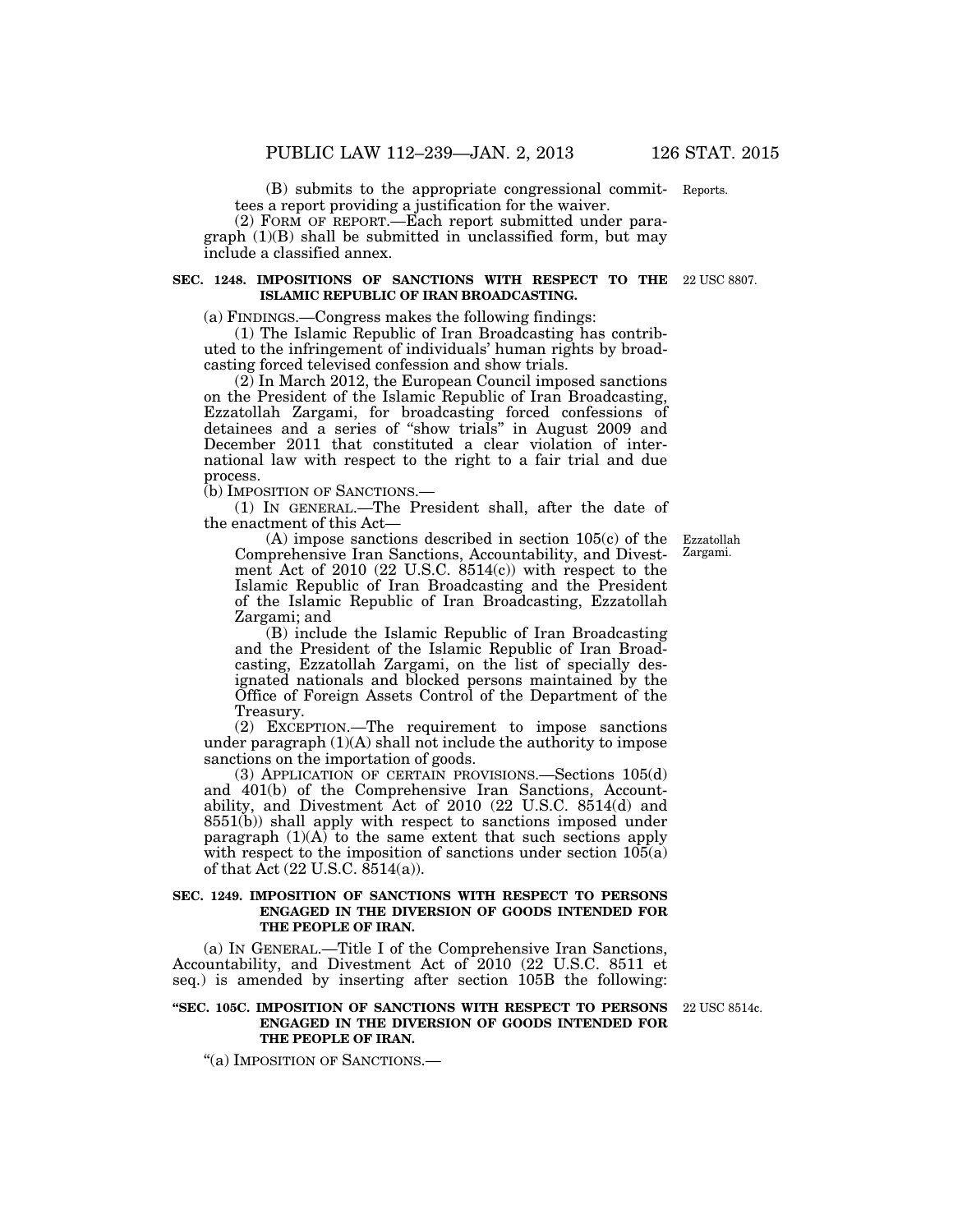''(1) IN GENERAL.—The President shall impose sanctions described in section 105(c) with respect to each person on the list required by subsection (b).

" $(2)$  EXCEPTION.—The requirement to impose sanctions under paragraph (1) shall not include the authority to impose sanctions on the importation of goods.

''(b) LIST OF PERSONS WHO ENGAGE IN DIVERSION.—

''(1) IN GENERAL.—As relevant information becomes available, the President shall submit to the appropriate congressional committees a list of persons that the President determines have, on or after the date of the enactment of the Iran Freedom and Counter-Proliferation Act of 2012, engaged in corruption or other activities relating to—

''(A) the diversion of goods, including agricultural commodities, food, medicine, and medical devices, intended for the people of Iran; or

 $\mathrm{``(B)}$  the misappropriation of proceeds from the sale or resale of such goods.

''(2) FORM OF REPORT; PUBLIC AVAILABILITY.—

"(A) FORM.—The list required by paragraph (1) shall be submitted in unclassified form but may contain a classified annex.

''(B) PUBLIC AVAILABILITY.—The unclassified portion of the list required by paragraph (1) shall be made available to the public and posted on the websites of the Department of the Treasury and the Department of State.

''(c) GOOD DEFINED.—In this section, the term 'good' has the meaning given that term in section 1242(a) of the Iran Freedom and Counter-Proliferation Act of 2012."

(b) WAIVER.—Section 401(b)(1) of the Comprehensive Iran Sanctions, Accountability, and Divestment Act of 2010 (22 U.S.C.  $8551(b)(1)$ ) is amended—

 $(1)$  by striking "or  $105B(a)$ " and inserting " $105B(a)$ , or  $105C(a)$ "; and

(2) by striking "or  $105B(b)$ " and inserting " $105B(b)$ , or  $105C(b)$ ".

(c) CLERICAL AMENDMENT.—The table of contents for the Comprehensive Iran Sanctions, Accountability, and Divestment Act of 2010 is amended by inserting after the item relating to section 105B the following:

''Sec. 105C. Imposition of sanctions with respect to persons engaged in the diversion of goods intended for the people of Iran.''.

### **SEC. 1250. WAIVER REQUIREMENT RELATED TO EXCEPTIONAL CIR-CUMSTANCES PREVENTING SIGNIFICANT REDUCTIONS IN CRUDE OIL PURCHASES.**

Section 1245(d)(5)(B) of the National Defense Authorization Act for Fiscal Year 2012 (22 U.S.C. 8513a(d)(5)(B)) is amended—

(1) in clause (i), by striking ''; and'' and inserting a semicolon;

(2) by redesignating clause (ii) as clause (iii); and

(3) by inserting after clause (i) the following new clause: "(ii) certifying that the country with primary juris-

diction over the foreign financial institution otherwise subject to the sanctions faced exceptional circumstances that prevented the country from being able

Determination. Effective date.

Web posting.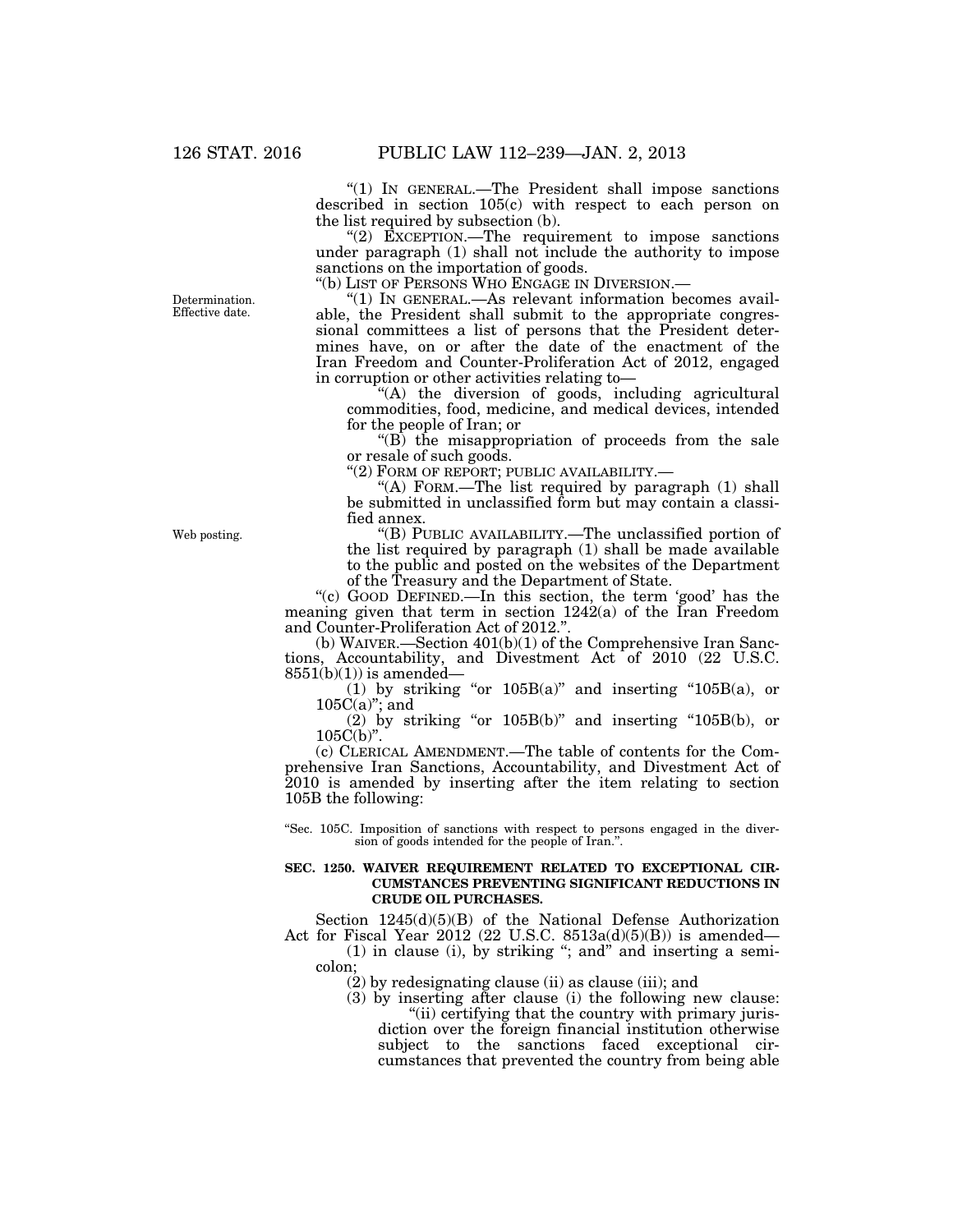to reduce significantly its purchases of petroleum and petroleum products from Iran; and''.

# **SEC. 1251. STATUTE OF LIMITATIONS FOR CIVIL ACTIONS REGARDING TERRORIST ACTS.**

(a) IN GENERAL.—Section 2335 of title 18, United States Code, is amended—

(1) in subsection (a), by striking "4 years" and inserting "10 years"; and

(2) in subsection (b), by striking ''4-year period'' and inserting "10-year period".

(b) EFFECTIVE DATE.—The amendments made by this section shall apply to any civil action arising under section 2333 of title 18, United States Code, that is pending on, or commenced on or after, the date of the enactment of this Act.

(c) SPECIAL RULE RELATING TO CERTAIN ACTS OF INTER- NATIONAL TERRORISM.—Notwithstanding section 2335 of title 18, United States Code, as amended by subsection (a), a civil action under section 2333 of such title resulting from an act of international terrorism that occurred on or after September 11, 2001, and before the date that is 4 years before the date of the enactment of this Act, may be maintained if the civil action is commenced during the 6-year period beginning on such date of enactment.

### **SEC. 1252. REPORT ON USE OF CERTAIN IRANIAN SEAPORTS BY FOR-EIGN VESSELS AND USE OF FOREIGN AIRPORTS BY SANC-TIONED IRANIAN AIR CARRIERS.**

(a) IN GENERAL.—Not later than 180 days after the date of the enactment of this Act, and annually thereafter through 2016, the President shall submit to the appropriate congressional committees a report that contains—

(1) a list of large or otherwise significant vessels that have entered seaports in Iran controlled by the Tidewater Middle East Company during the period specified in subsection (b) and the owners and operators of those vessels; and

(2) a list of all airports at which aircraft owned or controlled by an Iranian air carrier on which sanctions have been imposed by the United States have landed during the period specified in subsection (b).

(b) PERIOD SPECIFIED.—The period specified in this subsection

(1) in the case of the first report submitted under subsection (a), the 180-day period preceding the submission of the report; and

(2) in the case of any subsequent report submitted under that subsection, the year preceding the submission of the report.

(c) FORM OF REPORT.—Each report required by subsection (a) shall be submitted in unclassified form, but may include a classified annex.

#### **SEC. 1253. IMPLEMENTATION; PENALTIES.**

is—

(a) IMPLEMENTATION.—The President may exercise all authorities provided under sections 203 and 205 of the International Emergency Economic Powers Act (50 U.S.C. 1702 and 1704) to carry out this subtitle.

(b) PENALTIES.—The penalties provided for in subsections (b) and (c) of section 206 of the International Emergency Economic Powers Act (50 U.S. C. 1705) shall apply to a person that violates,

22 USC 8809.

Applicability.

22 USC 8808.

Applicability. 18 USC 2335 note.

Time period.

18 USC 2335 note.